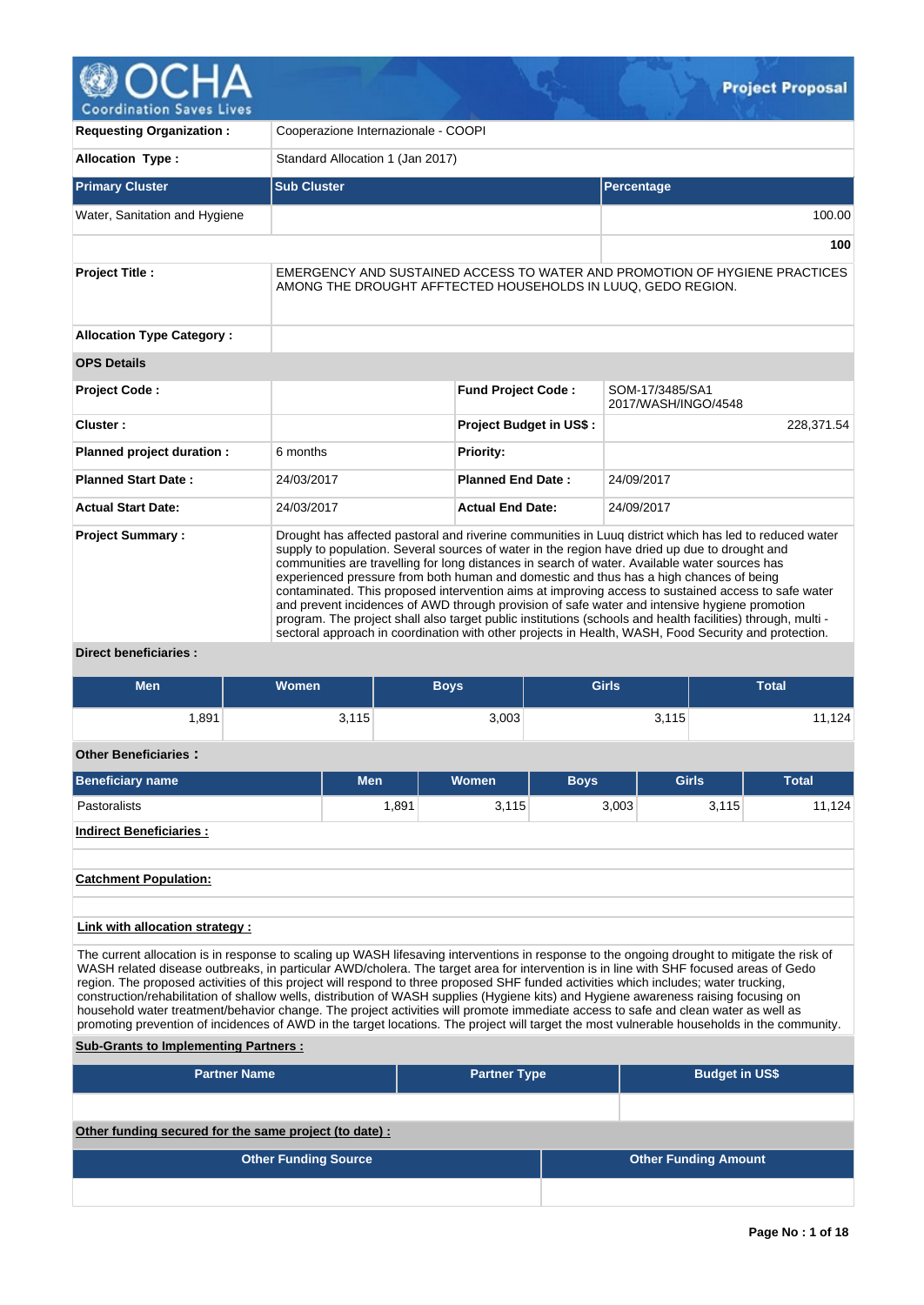#### **Organization focal point :**

| <b>Name</b>       | <b>Title</b>                                     | l Email | <b>IPhone</b>  |
|-------------------|--------------------------------------------------|---------|----------------|
| l Deka Warsame    | rep.nairobi@coopi.org<br>Regional Representative |         | +254 724255324 |
| <b>BACKGROUND</b> |                                                  |         |                |

#### **1. Humanitarian context analysis**

Severe drought, poor harvests, limited access to water and pasture resources, poor livestock conditions and dry forecasts, linked with rising prices for food and water, large-scale displacement, ongoing insecurity and lack of basic services "suggest famine is possible in 2017" in the most drought-affect areas (FEWSNET and FSNAU, 2016. In the South, the Deyr 2016 seasonal rainfall commenced in good time from mid-October but performed poorly in terms of frequency, distribution and amount. In October, rains were largely erratic in terms of intensity, temporal and spatial distribution for all livelihood zones in southern Somalia. Most areas received cumulative amounts of 25-150 mm rainfall. Overall, the enhanced rains partially replenished water sources and supported pasture rejuvenation and crop development in rained areas in southern Somalia.

Since August 2016, water trucking has been widespread in most of the Berkad dependent pastoral livelihoods in central regions (Hawd and Addun livelihood zones), as most surface water catchments did not replenished well. Livestock body conditions are largely below average to poor (PET Score 2-1), owing to poor pasture, water crisis, limited migration option and drought induced diseases According to field reports from NIP, there is high livestock off take (death and distress sell). Most animals are concentrated near permanent water points, where large number of livestock carcasses are observable. Livestock holding of all wealth groups have reduced in most livelihoods in the north and parts of southern Somalia. Significant livestock loss has been reported in NIP livelihood and further decline is expected through Jilaal (January-March) (FSNAU, December 2016).

As a result of the prevailing drought, most water sources have dried up or reduced in yields including River Juba which is the main water source in Gedo region. Other water sources in the region are boreholes, shallow wells and water catchments. Due to persistent drought in the region most of these water points have dried up and the level of water in River Juba have gone low compelling the pastoralists and agropastoralist communities to travel long distances in search of water for domestic use and livestock. Every year particularly, during Jilalal season the level of water in the river, bore holes and shallow wells remain low and of poor quality. The high evaporation rates leads to salinity of water making it unpleasant for human and livestock consumption. The few water points in the region are often overcrowded, hence increasing time taken to get water (Gedo Health Consortium, 2016).

## **2. Needs assessment**

COOPI in January 2017, carried out a rapid assessment to establish the extent of WASH needs in Gedo region, specifically in Luuq district. The assessments revealed that: (1) the nearest well to the assessed IDP settlements is 1 kilometer away; Average water consumption per household is 11 liters/HH/day, which is below the minimum SPHERE standards (7.5/l/person); (2) 62% of the population do not have access to safe water due to the price of the water, which is expensive. The price of 20 liters Jerry can is Ssh 1800 (around US\$0.09); the minimum water need per household is 45 liters/day at price of Ssh. 4,500 (around US\$0.225), which the cannot afford. Inadequate water comprises personal and domestic hygiene and puts the population at risk of AWD and malnutrition. (3) Household water treatment is low (11%) with no separate containers for collection and storage water; (4) IDPs have almost no latrines for instant 7 IDP settlements have only two latrines constructed by ACF and view communal latrines, thus resulting to wide spread of WASH related disease; (5) IDP settlements have increased population stretching the sanitation capacity in terms of waste management, which was further complicated by the absence of waste disposal sites; (6) Community knowledge on hygiene and sanitation was very poor; (7) Schools have no proper access to segregated sanitation facilities.

Inter agency assessment carried out in Gedo in September 2016 revealed that 60 per cent of villages collected water from rivers, 30 per cent relied on shallow wells and 10 per cent on tap (piped) water, indicating that a high percentage (90 per cent) of the local population accessed and used unsafe water sources for drinking and domestic purposes. Also, most respondents trekked long distances to collect water for their households. 14 per cent of respondents did not have access to reliable water source all year round because safe water sources were far away approximately 15 to 35 kilometers (km) or privately owned systems. Also, 75 per cent of the local population did not treat water. This problem has been worsen by current drought which require urgent intervention to save the community from impending serious humanitarian consequences such as AWD.

There is need to increase access to safe water and carry out hygiene promotion to reduce outbreak of AWD, malnutrition and gender based violence. Target locations and number of beneficiaries for this project were selected from the locations covered by COOPI baseline survey conducted in January 2017

#### **3. Description Of Beneficiaries**

The project targets drought affected and most vulnerable persons and families in humanitarian emergency and crisis as per IPC classification. The drought has affected most of the households in Luuq district. However the most affected are pastoral and riverine communities which comprise of IDPs and urban and rural poor host communities. The project will target the most vulnerable IDP households from all social groups, boys, girls, men, and women. Apart from IDPs, the project will target most drought affected vulnerable host communities in Luuq. This will include poor rural and urban households. The project will ensure that design of activities is informed by a thorough analysis of gender and cultural dynamics across different livelihoods groups. In addition, the involvement of women, youth, IDPs and marginalized host community in decision making will be promoted.

#### **4. Grant Request Justification**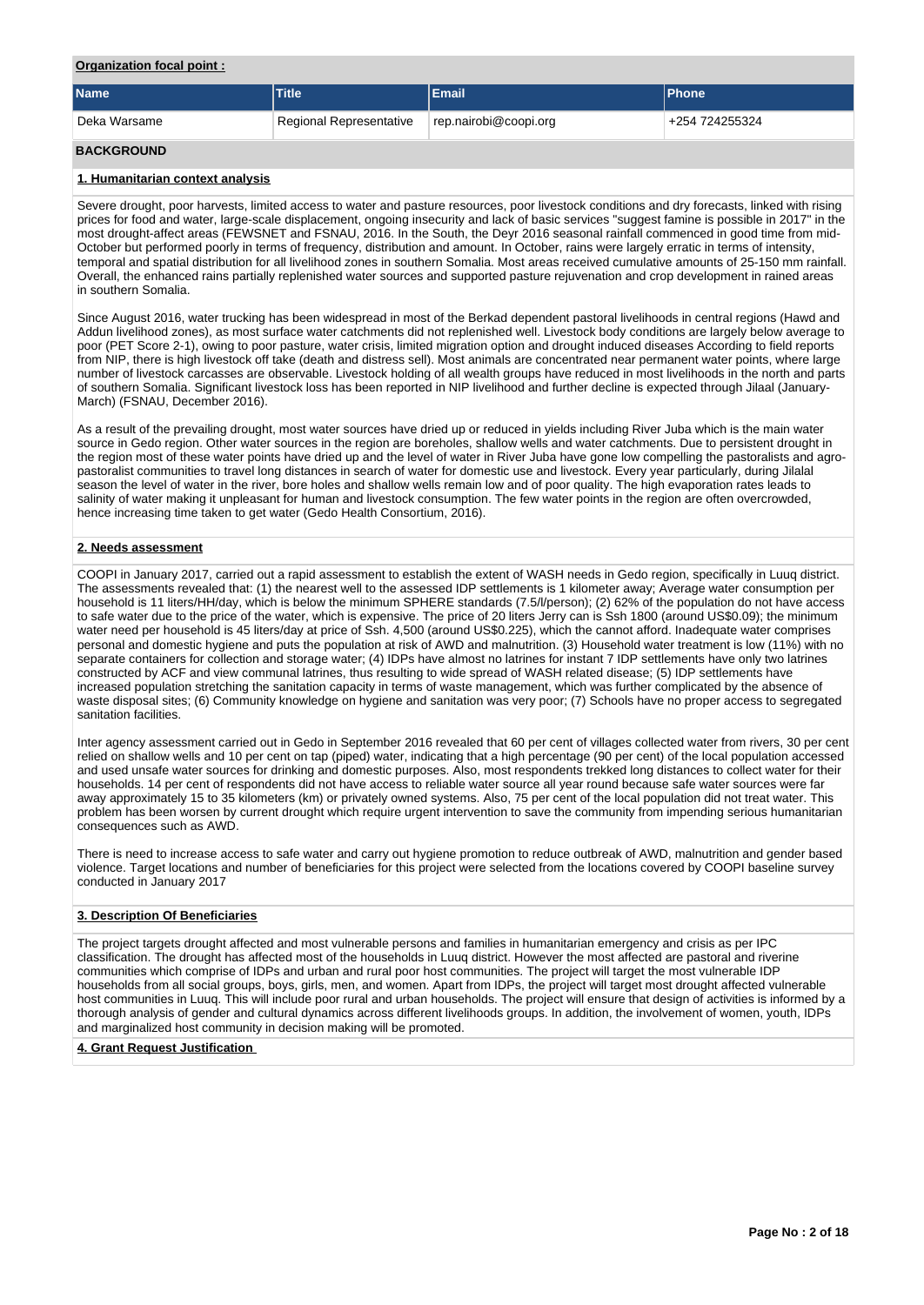The identified needs in the target locations include AWD incidences, high levels of malnutrition, limited access to safe water sources, poor access to sanitation facilities, low levels of knowledge in good hygiene practices, and sustainability of the WASH infrastructure. To ensure reduction of incidences of AWD and malnutrition of the children, this project will enhance access to safe and sustainable WASH services based in the needs analysis. The proposed intervention for immediate availability of water to the target beneficiaries will be water trucking, hygiene kits distribution, and rehabilitation of existing WASH infrastructure. Water trucking will provide immediate water requirement to the affected household to meet SPHERE standards of 7.5L/person/day. Hygiene kit distribution which will comprise of 20L jerry can, aqua taps and soap will enable beneficiaries to store and have clean water supply within the household and maintain cleanliness. Hand dug wells will be an appropriate source of water in the target villages since the available water sources are limited and overcrowded by both human and livestock. To promote bahaviour change and prevention of AWD incidences, the project will carry out health and hygiene promotion with dissemination of key hygiene practices messages in all communities. Hygiene promotion and advocacy will be complemented by distribution of hygiene kits.. The project will take deliberate measures to ensure gender parity of the beneficiaries in participation and decision-making; women will be involved in identification of sites for construction of sanitation facilities and garbage collection. COOPI is currently implementing emergency livelihood project in some of the target locations and this project will complement the livelihood activities. Targeting of beneficiaries will be coordinated with nutrition and food security actors/clusters and includes the following categories; new IDPs arriving in the target locations either due to forced eviction or protracted conflict, households headed by poor females, child headed households, people living with disabilities, poor elderly people, sickly, poor pregnant and lactating mothers.

#### **5. Complementarity**

Currently COOPI is implementing ECHO funded Integrated Emergency preparedness and response for population in emergencies and crisis in South central Somalia (EPR III) in Baidoa, Dollow and Luuq districts. This program is aimed at improving food security, nutritional status, access to safe WASH services and to strengthen the resilience of the most vulnerable populations in emergencies and crisis in South-Central Somalia. WASH activities include pipeline extension, rehabilitation of open HDWs, construction of gender sensitive latrines, capacity building of community WASH management committees and hygiene promotion in 9 IDP locations in Baidoa. COOPI has selected some of the locations for this SHF allocation for integration where possible. The proposed project shall complement the ongoing WASH interventions in the target IDP locations to increase synergy and to effectively address the gaps in the locations not targeted by ongoing livelihoods and food security interventions to ensure mulitsectroal response. WES committee trained under the ongoing project will oversee management of the new water facilities while trained CHPs will be utilized to scale up promotion of hygiene activities.COOPI will further coordinate with active partners in Luuq and Dollow implementing WASH, Food Security, Nutrition, Protection and Education projects to ensure multisectoral integrated response to address nutrition causal factors affecting the IDPS and host communities, reduce risk of AWD outbreak and ease pressure on basic services.

#### **LOGICAL FRAMEWORK**

#### **Overall project objective**

To improve the living conditions of men, women and children IDPs and host community members who are at risk of AWD/cholera diseases in Gedo region – Luuq district through an integrated WASH response by increasing sustained access to safe water, appropriate sanitation and promoting good hygiene practices.

| <b>Water, Sanitation and Hygiene</b>                                                                                                                                      |                                          |                                 |  |  |  |  |  |  |  |  |  |
|---------------------------------------------------------------------------------------------------------------------------------------------------------------------------|------------------------------------------|---------------------------------|--|--|--|--|--|--|--|--|--|
| <b>Cluster objectives</b>                                                                                                                                                 | Strategic Response Plan (SRP) objectives | <b>Percentage of activities</b> |  |  |  |  |  |  |  |  |  |
| Provide access to safe water, sanitation and<br>hygiene for people in emergency                                                                                           | Somalia HRP 2017                         | 50                              |  |  |  |  |  |  |  |  |  |
| Provide reliable and sustained access to<br>sufficient safe water-based on identified<br>strategic water points and establishment of<br>sustainable management structures | Somalia HRP 2017                         | 50                              |  |  |  |  |  |  |  |  |  |

#### **Contribution to Cluster/Sector Objectives :** Sector Objective 1: Provide access to safe water, sanitation and hygiene for people in emergency need.

Strategic water trucking coupled with rehabilitation of hand dug well and construction of new hand dug well as well as distribution of hygiene kits will promote access to availability of clean drinking water and maintenance of hygiene standards. Intensive hygiene awareness promotion of influencing behaviour change of the beneficiaries to adopt good hygiene practices will prevent AWD incidences.

Sector Objective 2: Provide reliable and sustained access to sufficient safe water based on identified strategic water points and establishment of sustainable management structures

At least 12 strategic water sources (12 new hand dug wells and 8 rehabilitated hand dug well) shall be targeted within the identified villages to serve vulnerable pastoral and riverine communities during emergencies. Daily water trucking within the target area for 90 days will be carried out. This will effectively ease pressure not only on limited basic services to new & protracted IDPs but also to the host communities. Use of trained WES n=management committee will ensure sustainable management of water infrastructure

#### **Outcome 1**

Increased and Sustained access to Safe Water for 11,124 persons (1,891 men, 3,115 women, 3,003 boys, 3,115 girls) IDPs in Crisis at Luuq district to reduce incidences of AWD, malnutrition and GBV affecting mainly women/girls.

#### **Output 1.1**

## **Description**

At least 1,854HHs 11,124 persons (1,891 men, 3,115 women, 3,003 boys, 3,115 girls) have access to safe water through water trucking and rehabilitation/construction of shallow wells thus increasing water access to vulnerable households and reducing incidence of AWD and malnutrition.

#### **Assumptions & Risks**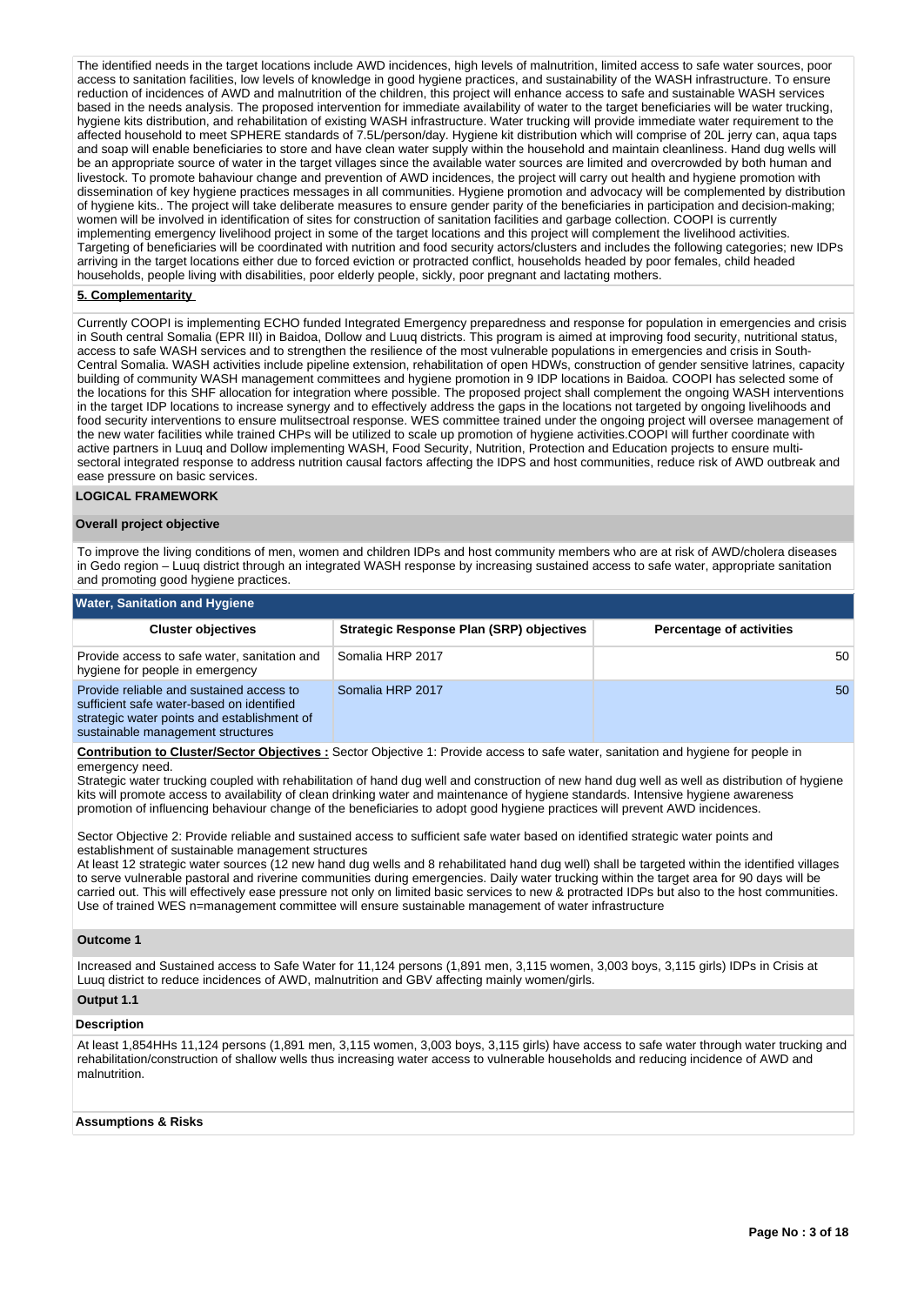#### • Stable civil security;

- Community acceptance and participation
- No widespread and continued conflict;
- No exceptional climatic shocks;
- Availability of good quality and quantity underground water

## **Activities**

#### **Activity 1.1.1**

## **Standard Activity : Water trucking/water Vouchers**

Provision of water trucking (45Liters/HH/day) to 1,195HHs to increase immediate access to clean and safe water for human and domestic use. The project will provide selected families with 45Lts of safe water supply per day for 3 months (or appropriate period as per needs) to complement own supply. Cluster guidelines recommend 7.5 l/person/day during emergencies. Distribution will take into consideration the most affected target villages far from any available water point. New IDP camps will be given consideration as first priority as well as vulnerable households. A central location will be identified for distribution as women and children are expected to collect water from trucks. Due to the ongoing drought, water sources have diminished in pastoral and riverine locations in Luuq District and communities are facing acute need of water for domestic use. Poor vulnerable families who cannot afford the high cost of water are forced to reduce consumption (compromising hygiene) or use water from unsafe sources. COOPI participates in joint WASH cluster & REACH water price monitoring in Gedo and would amend water voucher values as per price adjustments. Through a competitive process COOPI would identify water vendors with capacity to provide safe and clean water to the beneficiaries. Action adopts do-no-harm principles. Continuous monitoring of water access and prices in target locations will ensure that there are no market distortions due to project activities, and also no unethical practices by vendors and/or staff.

Complementary distribution of jerry cans for safe water storage and hygiene kits is anticipated. Attention will be paid to size and type of jerry cans and will be adapted to specific needs of women and girls who mostly draw water at HH level.Water supply systems will be rehabilitated at some of the locations as possible to serve as exit strategy to the emergency supply. This activity complements other action activities to ensure comprehensive assistance to create positive public health impact for targeted vulnerable families.

#### **Activity 1.1.2**

#### **Standard Activity : Water point construction or rehabilitation**

Construct 12 hand dug wells and rehabilitation of 8 hand dug wells to increase availability/ access to safe water through deepening and protection of hand dug wells located in strategic locations. Wells will be constructed in selected locations/ settlement in consultation with beneficiaries to identify central location for the exercise. Designs will consider usage by children. Women and girls will be involved in locating safe sites for the construction of the kiosk guided by COOPI engineer to ensure safety (hence reduce risk to GBV) and convenience by ensuring distance to nearest water point is within the SPHERE standards. This activity aims at increasing access to sufficient and safe water supply services for 1,333HHs HHs (8000 persons) who are facing challenges in accessing safe water for domestic use, and are hence exposed to AWD/cholera and malnutrition, especially in children <5 years old. The activity also serves as exit strategy in some locations where emergency water supply will take place. The activity focuses on rehabilitation of existing sources and adapts proven locally appropriate technological options. Works will be preceded by feasibility assessments for: technical viability, environmental impacts, a technological options and local management capacities. Technical assessments, and designs for the infrastructure will be done by COOPI technical staff involving beneficiaries including identification of sites and accessibility by persons living with disabilities have smooth pathways for access. The civil works will be contracted to qualified local artisans or contractors through competitive process and involving beneficiaries. All the works will be supervised by technical staff and all HDWs installed with hand pumps for protection. To enhance sustainability of the water facilities, water user committees and hand pump caretakers will receive on the job operations & maintenance training. The action will promote private sector participation in operation of water systems where feasible to promote sustainability. Works will be certified on completion before formal hand-over to the community. Relevant information on works will be provided to SWALIM and the cluster (through the 4W matrix).

## **Indicators**

|                                                                                                                                                                                                                         |                                                                                                                                                                                           |                                                         | <b>End cycle beneficiaries</b> |       | End<br>cycle      |  |               |  |  |
|-------------------------------------------------------------------------------------------------------------------------------------------------------------------------------------------------------------------------|-------------------------------------------------------------------------------------------------------------------------------------------------------------------------------------------|---------------------------------------------------------|--------------------------------|-------|-------------------|--|---------------|--|--|
| Code                                                                                                                                                                                                                    | <b>Cluster</b>                                                                                                                                                                            | <b>Indicator</b>                                        | <b>Men</b>                     | Women | <b>Boys</b> Girls |  | <b>Target</b> |  |  |
| Indicator 1.1.1                                                                                                                                                                                                         | Water, Sanitation and<br>Hygiene                                                                                                                                                          | Number of people with sustained access to safe<br>water |                                |       |                   |  | 8,000         |  |  |
| <b>Means of Verification:</b> - Field visit report<br>- Number of completed water sources<br>- Number of people accessing developed water sources<br>- Photos                                                           |                                                                                                                                                                                           |                                                         |                                |       |                   |  |               |  |  |
| Indicator 1.1.2                                                                                                                                                                                                         | Water, Sanitation and<br>Number of strategic water sources dug and<br>working<br>Hygiene                                                                                                  |                                                         |                                |       |                   |  |               |  |  |
| <b>Means of Verification : - Field visit report</b><br>- GPS data HDW<br>- Drilling completion certification<br>- Number of completed water sources<br>- Number of people accessing developed water sources<br>- Photos |                                                                                                                                                                                           |                                                         |                                |       |                   |  |               |  |  |
| Indicator 1.1.3                                                                                                                                                                                                         | Water, Sanitation and<br>Hygiene                                                                                                                                                          | Number of rehabilitated hand dug wells                  |                                |       |                   |  | 8             |  |  |
| - GPS data HDW<br>- Photos                                                                                                                                                                                              | <b>Means of Verification : - Field visit report</b><br>- Drilling completion certification<br>- Number of completed water sources<br>- Number of people accessing developed water sources |                                                         |                                |       |                   |  |               |  |  |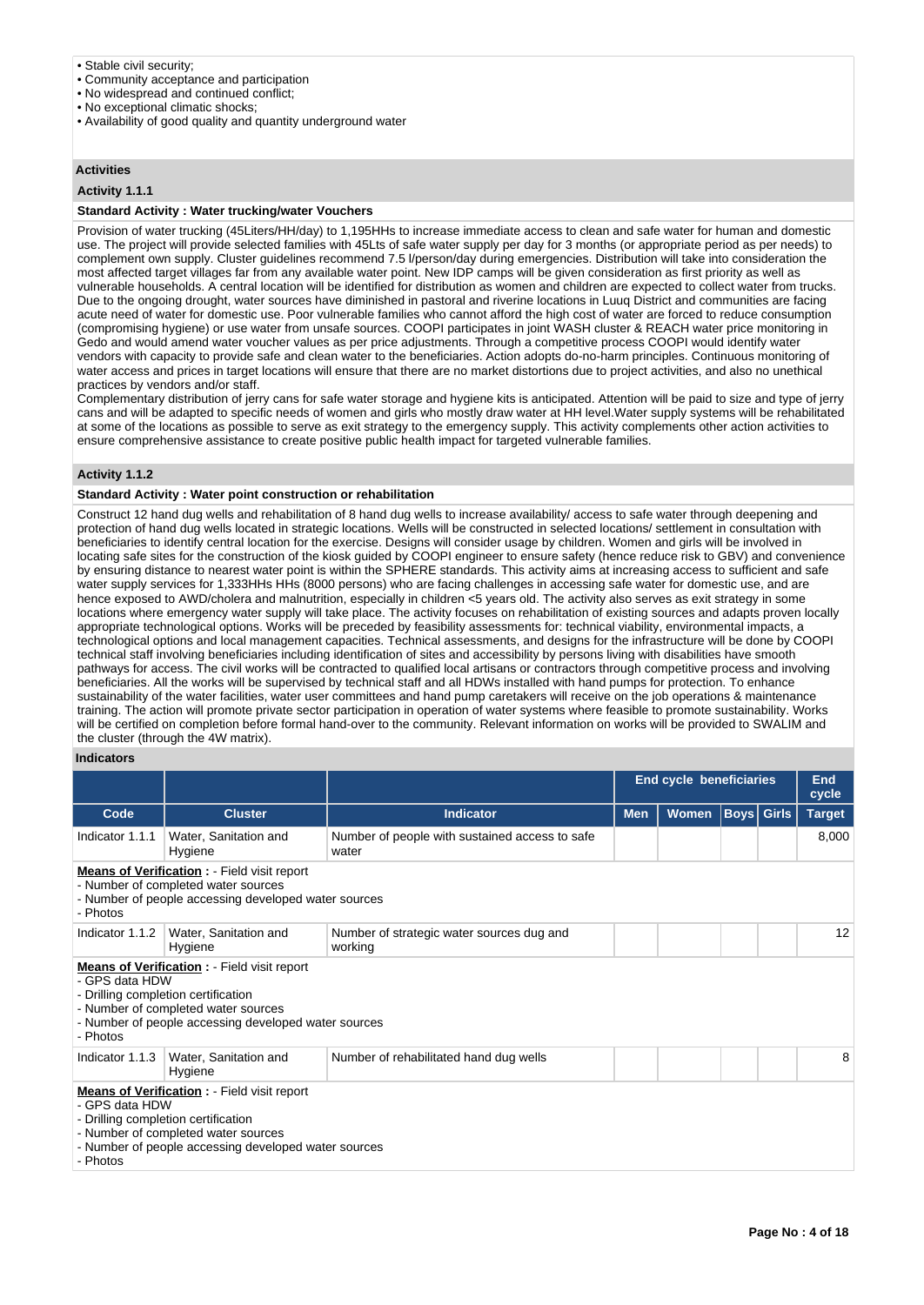## **Outcome 2**

Improved Hygiene and Sanitation awareness promotion to increase knowledge and practice of appropriate sanitation and hygiene behaviors targeting IDPs and host communities.

## **Output 2.1**

#### **Description**

11,124 persons (1,891 men, 3,115 women, 3,003 boys, 3,115 girls) increased their knowledge on preventive measures to WASH related diseases by implementing appropriate comprehensive hygiene promotion activities with increased widespread adaption of safe hygiene practices both at public and household level to practice safe hygiene by participating in hygiene promotion campaigns (e.g. door to door campaigns, institutional campaigns and public awareness activities) by the end of the project.

#### **Assumptions & Risks**

- Stable civil security;
- Community acceptance and participation
- No widespread and continued conflict;
- No exceptional climatic shocks;
- Accountability is maintained and there is no diversion of beneficiary entitlements

#### **Activities**

#### **Activity 2.1.1**

## **Standard Activity : Community Hygiene promotion**

Conduct comprehensive Hygiene promotion and mobilization on AWD/Cholera prevention measures to 11,124 persons AWD/Cholera risk men, women, boys and girls through house to house, schools, health and nutrition centers' visits using trained CHPs and approved MoH FGS IEC materials. Each of the 21CHPs will reach 500 persons for every month by visiting house-to-house, schools, health centers, feeding and nutrition centers and community gatherings. The HP will supervise, evaluate and give consultations and guidance to the CMs in accordance to WASH cluster guideline and promotion of hand washing with soaps. KAP survey will be done at the inception and the completion of the project to evaluate the effectiveness of the HP intervention.

#### **Activity 2.1.2**

#### **Standard Activity : Hygiene kit distribution (complete kits of hygiene items)**

With consultation of the IDP committees, identify the most vulnerable IDP households and Support to promote HHWT, safe water collection and storage to AWD risk men, women, boys and girls through distribution of 1000 Hygiene kits to 1000 HHs; each Hygiene kit contains (200 aqua tabs, 1 Jerry can (20L), 1 bucket, 3 bars of soap). The action will include support the household the use of the aqua tabs and encourage the private companies/chemists to bring the market aqua tabs and other water treatment chemicals. To complement hygiene promotion by CHPs and inspire behaviour change, hygiene items will be distributed to the most vulnerable HHs affected or at risk of AWD (female/child headed households, pregnant and lactating mothers, households with malnutrition child or with cases of AWD). The hygiene items will be provided as per cluster guidelines, and will contain; jerry cans and buckets for safe collection and storage of drinking water; aquatabs for household water treatment, and soap to promote hand washing during critical moments. Distribution of the hygiene items will be planned based on AWD seasonality calendar to prevent outbreak. In the event of AWD/Cholera outbreak, project team will access prepositioned supplies from Regional Supply hub in Baidoa and shall coordinate with other WASH partners to ensure effective response.

#### **Indicators**

|                                                                                         |                                                       |                                                                           | <b>End cycle beneficiaries</b> |              | <b>End</b><br>cycle |                   |               |  |  |  |  |
|-----------------------------------------------------------------------------------------|-------------------------------------------------------|---------------------------------------------------------------------------|--------------------------------|--------------|---------------------|-------------------|---------------|--|--|--|--|
| Code                                                                                    | <b>Cluster</b>                                        | <b>Indicator</b>                                                          | <b>Men</b>                     | <b>Women</b> |                     | <b>Boys</b> Girls | <b>Target</b> |  |  |  |  |
| Indicator 2.1.1                                                                         | Water, Sanitation and<br>Hygiene                      | Number of people who have participated in<br>hygiene promotion activities |                                |              |                     |                   | 11,124        |  |  |  |  |
| - List of participants<br>- Photos                                                      | <b>Means of Verification:</b> - Training report       |                                                                           |                                |              |                     |                   |               |  |  |  |  |
| Indicator 2.1.2                                                                         | Water, Sanitation and<br>Hygiene                      | Number of beneficiaries that receive hygiene<br>items by project end      |                                |              |                     |                   |               |  |  |  |  |
| - List of items supplied<br>- Photos                                                    | <b>Means of Verification:</b> - List of beneficiaries |                                                                           |                                |              |                     |                   |               |  |  |  |  |
| Indicator 2.1.3                                                                         | Water, Sanitation and<br>Hygiene                      | Number of Hygiene kits distributed                                        |                                |              |                     |                   | 1,000         |  |  |  |  |
| <b>Means of Verification:</b> - List of beneficiaries<br>- List of supplies<br>- Photos |                                                       |                                                                           |                                |              |                     |                   |               |  |  |  |  |
| <b>Additional Targets:</b>                                                              |                                                       |                                                                           |                                |              |                     |                   |               |  |  |  |  |
| <b>M&amp;R</b>                                                                          |                                                       |                                                                           |                                |              |                     |                   |               |  |  |  |  |
| <b>Monitoring &amp; Reporting plan</b>                                                  |                                                       |                                                                           |                                |              |                     |                   |               |  |  |  |  |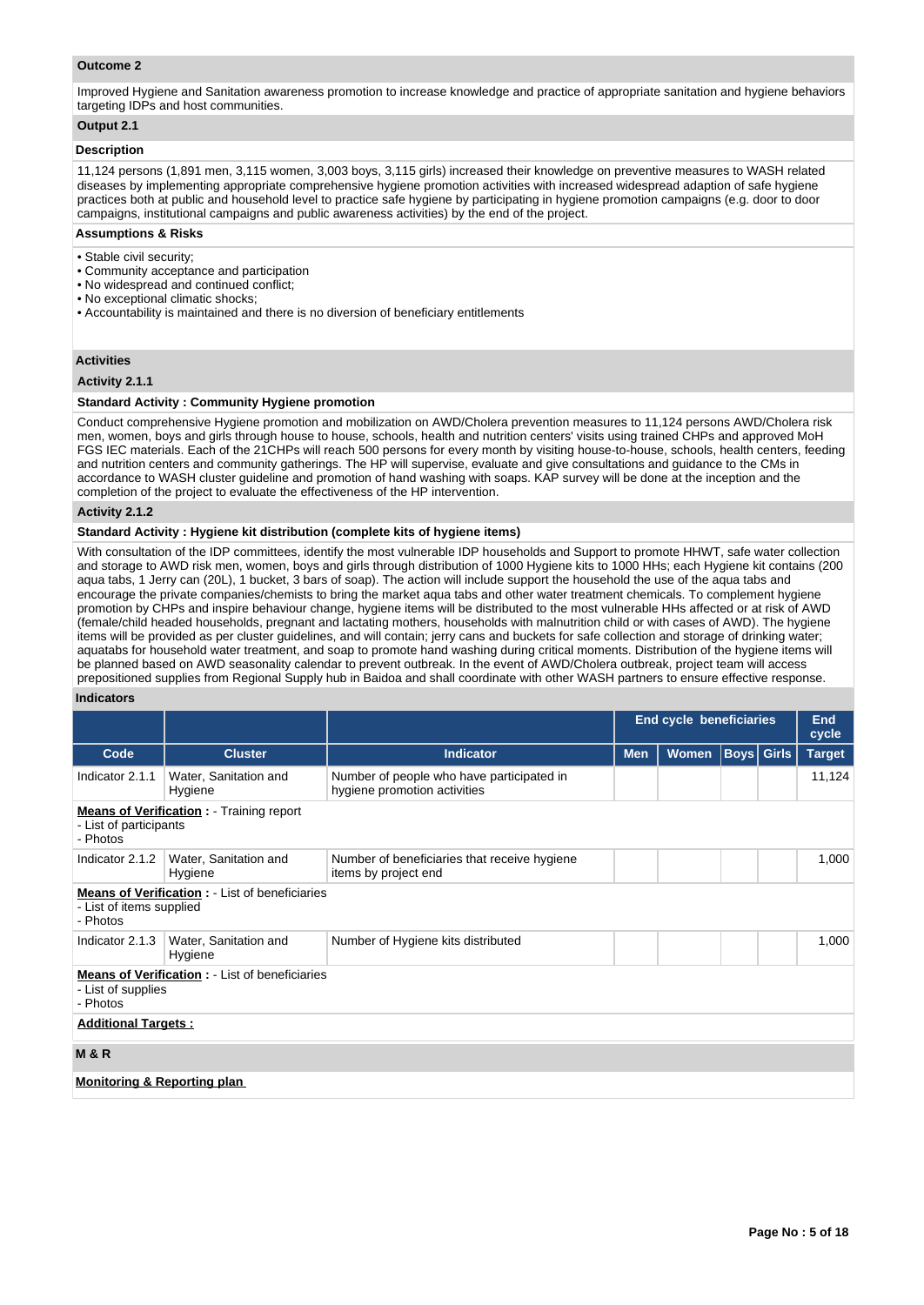The Project Manager will develop a detailed monitoring plan and participatory monitoring tools to ensure all the stakeholders including the beneficiaries participate in M&E of the activities. At the inception of project sensitization and coordination meetings will be held with all stakeholders to officially launch the project. Participatory monitoring and evaluation will be employed with regard to frequency, keeping track/ assessing the effectiveness of the interventions with the aim of working within and where necessary adjusting the work plan to enhance efficiency and realization of project objectives. Our project M&E Officer together with the program team and beneficiaries will employ routine information gathering systems through weekly field/site visits, prepare progress reports, carry out rapid monthly assessments on project activities. The field's reports will be sent to the Program Manager who will then assemble the project team to analyze and match actual reporting with indicators in the LFM (Logical Framework Matrix) and project activities in the work plan. Disparities will be explained and appropriate remedial action taken in consultation with the program manager. In this project, COOPI will use four tier level monitoring approaches will include; reporting against agree work plan, staff field visit, meetings, supervision and technical support, Baseline assessment and post project assessment will be conducted to measure the impact of the intervention and lastly Community Feedback and Response Mechanism (CFRM) to check on satisfaction, curb aid diversion and re-evaluation and possible re-adjustments of the intervention. The PM develops a detailed monitoring plan and participatory monitoring tools to ensure all the stakeholders including the beneficiaries participate in M&E of the activities. KAP surveys will be conducted in the target locations at the inception/completion of the project to form basis for monitoring hygiene promotion component. Telephone numbers of community members, CHPs, WASH committee members and authorities will be collected to allow independent and remote monitoring to OCHA, WC and COOPI top management. Monitoring reports of project activities accompanied by photographic evidence with GPS tags (before start, ongoing and completion) will be sent to the COOPI program director and OCHA for evidence. Project Manager and the other project staff will monitor the hygiene promotion activities carried out by the CHPs using variety tools such as daily monitoring tools to record population reached based on gender, weekly reporting of AWD and hygiene kits distribution forms signed by the beneficiaries will be kept for evidence. COOPI will develop elaborate beneficiary complain and feedback tool, project beneficiaries and stakeholders will be given 1 day workshop on how to use the complaint / feedback system to enhance transparency and accountability. Monthly and quarterly progress reports with photographic evidence by the project team to inform COOPI senior management on progress and support requirements will be developed. The target locations are accessible, thus the PM will make day-to-day site visits to supervise and monitor progress. COOPI regularly update the 4W matrix and inform the WASH cluster and OCHA on the progress. Finally, the IDP committees will sign off on progress and completion of the project, witnessed (co-signed) by IDP Chairman. In addition to internal monitoring, COOPI will hire an independent monitoring person/firm to monitor and evaluate the project activities and its impact. COOPI will organize joint monitoring missions with OCHA/WASH cluster partners after the project is completed. All reports required to CHF secretariat will be provided and suggestions fed back into the implementation process as necessary.

#### **Workplan**

| <b>Activitydescription</b>                                                                                                                                                                                                                                                                                                                                                                                                                                                                                                                                                                                                                                                                                                                                                                                                                                                                                                                                                                                                                                                                                                                                                                                                                                                                                                                                                                                                                                                                                                                                                                                                                                                                                                                                                                                                                                                                                                                                                                                                                                                                                                                                                                                                                         | Year |  |    |             | 5 |              |                         | 8 | 9 |  |  |
|----------------------------------------------------------------------------------------------------------------------------------------------------------------------------------------------------------------------------------------------------------------------------------------------------------------------------------------------------------------------------------------------------------------------------------------------------------------------------------------------------------------------------------------------------------------------------------------------------------------------------------------------------------------------------------------------------------------------------------------------------------------------------------------------------------------------------------------------------------------------------------------------------------------------------------------------------------------------------------------------------------------------------------------------------------------------------------------------------------------------------------------------------------------------------------------------------------------------------------------------------------------------------------------------------------------------------------------------------------------------------------------------------------------------------------------------------------------------------------------------------------------------------------------------------------------------------------------------------------------------------------------------------------------------------------------------------------------------------------------------------------------------------------------------------------------------------------------------------------------------------------------------------------------------------------------------------------------------------------------------------------------------------------------------------------------------------------------------------------------------------------------------------------------------------------------------------------------------------------------------------|------|--|----|-------------|---|--------------|-------------------------|---|---|--|--|
| Activity 1.1.1: Provision of water trucking (45Liters/HH/day) to 1,195HHs to<br>increase immediate access to clean and safe water for human and domestic use.<br>The project will provide selected families with 45Lts of safe water supply per day<br>for 3 months (or appropriate period as per needs) to complement own supply.<br>Cluster guidelines recommend 7.5 l/person/day during emergencies. Distribution<br>will take into consideration the most affected target villages far from any available<br>water point. New IDP camps will be given consideration as first priority as well as<br>vulnerable households. A central location will be identified for distribution as<br>women and children are expected to collect water from trucks. Due to the ongoing<br>drought, water sources have diminished in pastoral and riverine locations in Luuq<br>District and communities are facing acute need of water for domestic use. Poor<br>vulnerable families who cannot afford the high cost of water are forced to reduce<br>consumption (compromising hygiene) or use water from unsafe sources. COOPI<br>participates in joint WASH cluster & REACH water price monitoring in Gedo and<br>would amend water voucher values as per price adjustments. Through a<br>competitive process COOPI would identify water vendors with capacity to provide<br>safe and clean water to the beneficiaries. Action adopts do-no-harm principles.<br>Continuous monitoring of water access and prices in target locations will ensure<br>that there are no market distortions due to project activities, and also no unethical<br>practices by vendors and/or staff.<br>Complementary distribution of jerry cans for safe water storage and hygiene kits is<br>anticipated. Attention will be paid to size and type of jerry cans and will be adapted<br>to specific needs of women and girls who mostly draw water at HH level. Water<br>supply systems will be rehabilitated at some of the locations as possible to serve<br>as exit strategy to the emergency supply. This activity complements other action<br>activities to ensure comprehensive assistance to create positive public health<br>impact for targeted vulnerable families. | 2017 |  | X. | $ X $ $ X $ |   | $\mathsf{X}$ | $\mathsf{X} \mathsf{X}$ |   |   |  |  |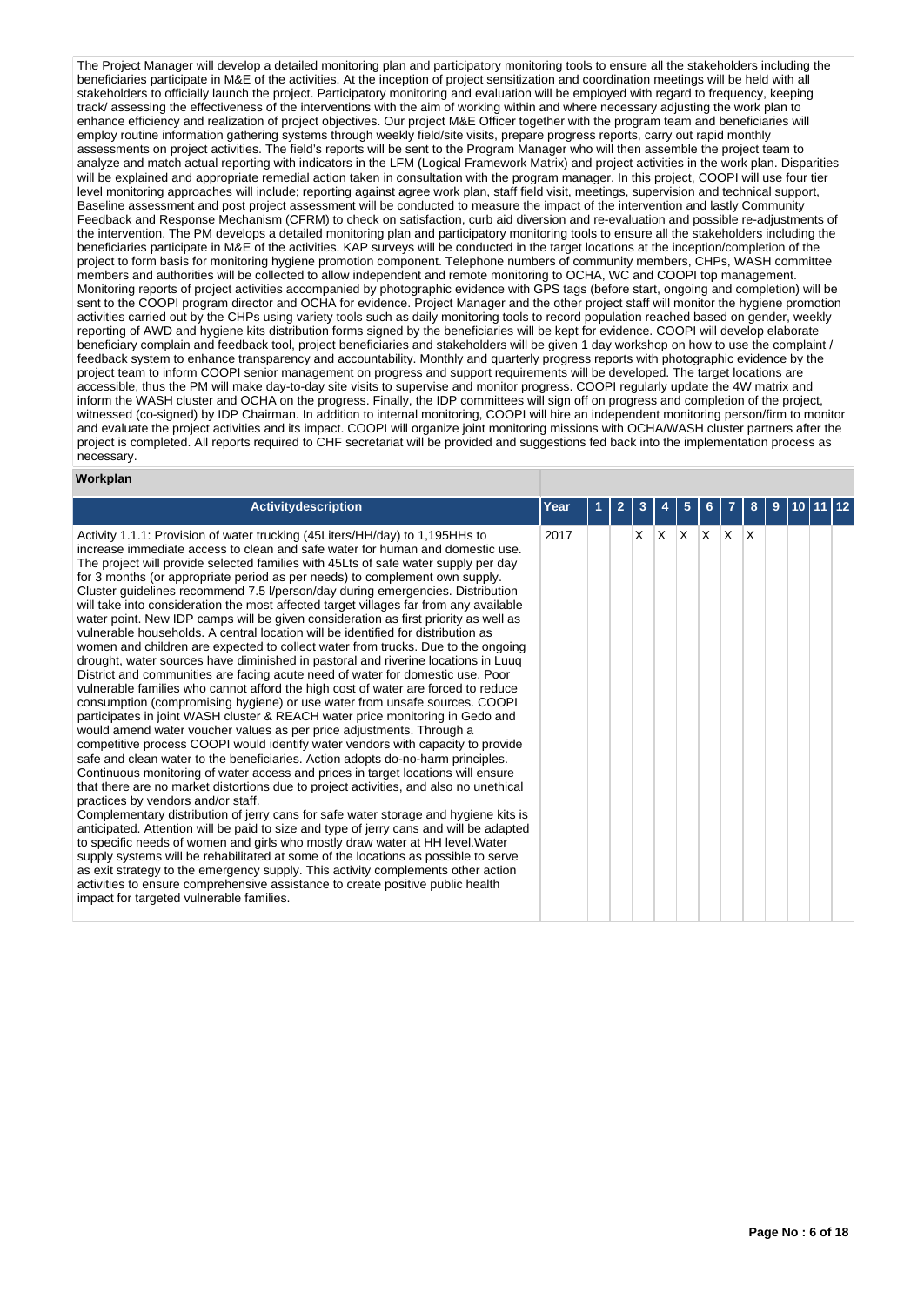| Activity 1.1.2: Construct 12 hand dug wells and rehabilitation of 8 hand dug wells to<br>increase availability/ access to safe water through deepening and protection of<br>hand dug wells located in strategic locations. Wells will be constructed in selected<br>locations/settlement in consultation with beneficiaries to identify central location for<br>the exercise. Designs will consider usage by children. Women and girls will be<br>involved in locating safe sites for the construction of the kiosk guided by COOPI<br>engineer to ensure safety (hence reduce risk to GBV) and convenience by<br>ensuring distance to nearest water point is within the SPHERE standards. This<br>activity aims at increasing access to sufficient and safe water supply services for<br>1,333HHs HHs (8000 persons) who are facing challenges in accessing safe water<br>for domestic use, and are hence exposed to AWD/cholera and malnutrition,<br>especially in children <5 years old. The activity also serves as exit strategy in some<br>locations where emergency water supply will take place. The activity focuses on<br>rehabilitation of existing sources and adapts proven locally appropriate<br>technological options. Works will be preceded by feasibility assessments for:<br>technical viability, environmental impacts, a technological options and local<br>management capacities. Technical assessments, and designs for the infrastructure<br>will be done by COOPI technical staff involving beneficiaries including identification<br>of sites and accessibility by persons living with disabilities have smooth pathways<br>for access. The civil works will be contracted to qualified local artisans or<br>contractors through competitive process and involving beneficiaries. All the works<br>will be supervised by technical staff and all HDWs installed with hand pumps for<br>protection. To enhance sustainability of the water facilities, water user committees<br>and hand pump caretakers will receive on the job operations & maintenance<br>training. The action will promote private sector participation in operation of water<br>systems where feasible to promote sustainability. Works will be certified on<br>completion before formal hand-over to the community. Relevant information on<br>works will be provided to SWALIM and the cluster (through the 4W matrix). | 2017 | X | <b>X</b> | $X$ $X$ $X$ |          |          | ΙX. |  |  |
|--------------------------------------------------------------------------------------------------------------------------------------------------------------------------------------------------------------------------------------------------------------------------------------------------------------------------------------------------------------------------------------------------------------------------------------------------------------------------------------------------------------------------------------------------------------------------------------------------------------------------------------------------------------------------------------------------------------------------------------------------------------------------------------------------------------------------------------------------------------------------------------------------------------------------------------------------------------------------------------------------------------------------------------------------------------------------------------------------------------------------------------------------------------------------------------------------------------------------------------------------------------------------------------------------------------------------------------------------------------------------------------------------------------------------------------------------------------------------------------------------------------------------------------------------------------------------------------------------------------------------------------------------------------------------------------------------------------------------------------------------------------------------------------------------------------------------------------------------------------------------------------------------------------------------------------------------------------------------------------------------------------------------------------------------------------------------------------------------------------------------------------------------------------------------------------------------------------------------------------------------------------------------------------------------------------------------------------------------------------------------------------------------------------------------|------|---|----------|-------------|----------|----------|-----|--|--|
| Activity 2.1.1: Conduct comprehensive Hygiene promotion and mobilization on<br>AWD/Cholera prevention measures to 11,124 persons AWD/Cholera risk men,<br>women, boys and girls through house to house, schools, health and nutrition<br>centers' visits using trained CHPs and approved MoH FGS IEC materials. Each of<br>the 21 CHPs will reach 500 persons for every month by visiting house-to-house,<br>schools, health centers, feeding and nutrition centers and community gatherings.<br>The HP will supervise, evaluate and give consultations and guidance to the CMs in<br>accordance to WASH cluster guideline and promotion of hand washing with soaps.<br>KAP survey will be done at the inception and the completion of the project to<br>evaluate the effectiveness of the HP intervention.                                                                                                                                                                                                                                                                                                                                                                                                                                                                                                                                                                                                                                                                                                                                                                                                                                                                                                                                                                                                                                                                                                                                                                                                                                                                                                                                                                                                                                                                                                                                                                                                              | 2017 |   | X        | X           | $\times$ | <b>X</b> | X   |  |  |
| Activity 2.1.2: With consultation of the IDP committees, identify the most vulnerable<br>IDP households and Support to promote HHWT, safe water collection and storage<br>to AWD risk men, women, boys and girls through distribution of 1000 Hygiene kits<br>to 1000 HHs; each Hygiene kit contains (200 agua tabs, 1 Jerry can (20L), 1<br>bucket, 3 bars of soap). The action will include support the household the use of<br>the aqua tabs and encourage the private companies/chemists to bring the market<br>agua tabs and other water treatment chemicals. To complement hygiene promotion<br>by CHPs and inspire behaviour change, hygiene items will be distributed to the<br>most vulnerable HHs affected or at risk of AWD (female/child headed households,<br>pregnant and lactating mothers, households with malnutrition child or with cases of<br>AWD). The hygiene items will be provided as per cluster guidelines, and will<br>contain; jerry cans and buckets for safe collection and storage of drinking water;<br>aquatabs for household water treatment, and soap to promote hand washing<br>during critical moments. Distribution of the hygiene items will be planned based on<br>AWD seasonality calendar to prevent outbreak. In the event of AWD/Cholera<br>outbreak, project team will access prepositioned supplies from Regional Supply<br>hub in Baidoa and shall coordinate with other WASH partners to ensure effective<br>response.                                                                                                                                                                                                                                                                                                                                                                                                                                                                                                                                                                                                                                                                                                                                                                                                                                                                                                                                                   | 2017 |   | X        | $\times$    | X        |          |     |  |  |

## **OTHER INFO**

## **Accountability to Affected Populations**

COOPI is committed to ensuring that its program implementation process is accountable and transparent. One of the ways of achieving this is through the establishment of a feedback and complaint mechanism to record and act on expression of satisfaction or dissatisfaction about the quality of its services. The key objectives COOPI's feedback and complaints mechanism include:

• Recognition and protection of the beneficiaries' rights;

• Preventing and mitigating risks before they escalate;

• Building and maintaining good relations and dialogue with the community

• Promote accountability towards the stakeholders (beneficiaries, local authorities, donors and partners);

• Identify weaknesses and areas for improvement in the service delivery;

The complaint mechanism contributes towards creating a safer environment for the most vulnerable members of a community as well as increasing their voice during the implementations of the projects. In addition to using the feedback and complaint mechanism the project shall deliberately involve the beneficiaries in the implementation cycle. IDPs and host community leaders, elders, women, men, religious leaders. Local stakeholders, local authorities have specifically been consulted during rapid needs assessment to design this project. Sensitization and coordination meetings will be held during project launch with Baidoa local authority and communities in targeted IDP locations to create awareness on project objectives, activities, target locations, expected outcomes, scope, type and selection criteria for beneficiaries and beneficiary entitlements. Targeting is a joint process involving communities' representatives, as detailed in COOPI internal guidelines. COOPI works through inclusive beneficiary representatives independently selected by beneficiaries. During the sensitization meeting action plans will be drawn with clear division of roles and responsibilities. Capacity building of the beneficiaries is planned to empower them to participate fully in the implementation process. Local vendors will be given priority for contracted works and supplies and the project will promote participatory monitoring and monthly feedback to all stakeholders to enhance accountability.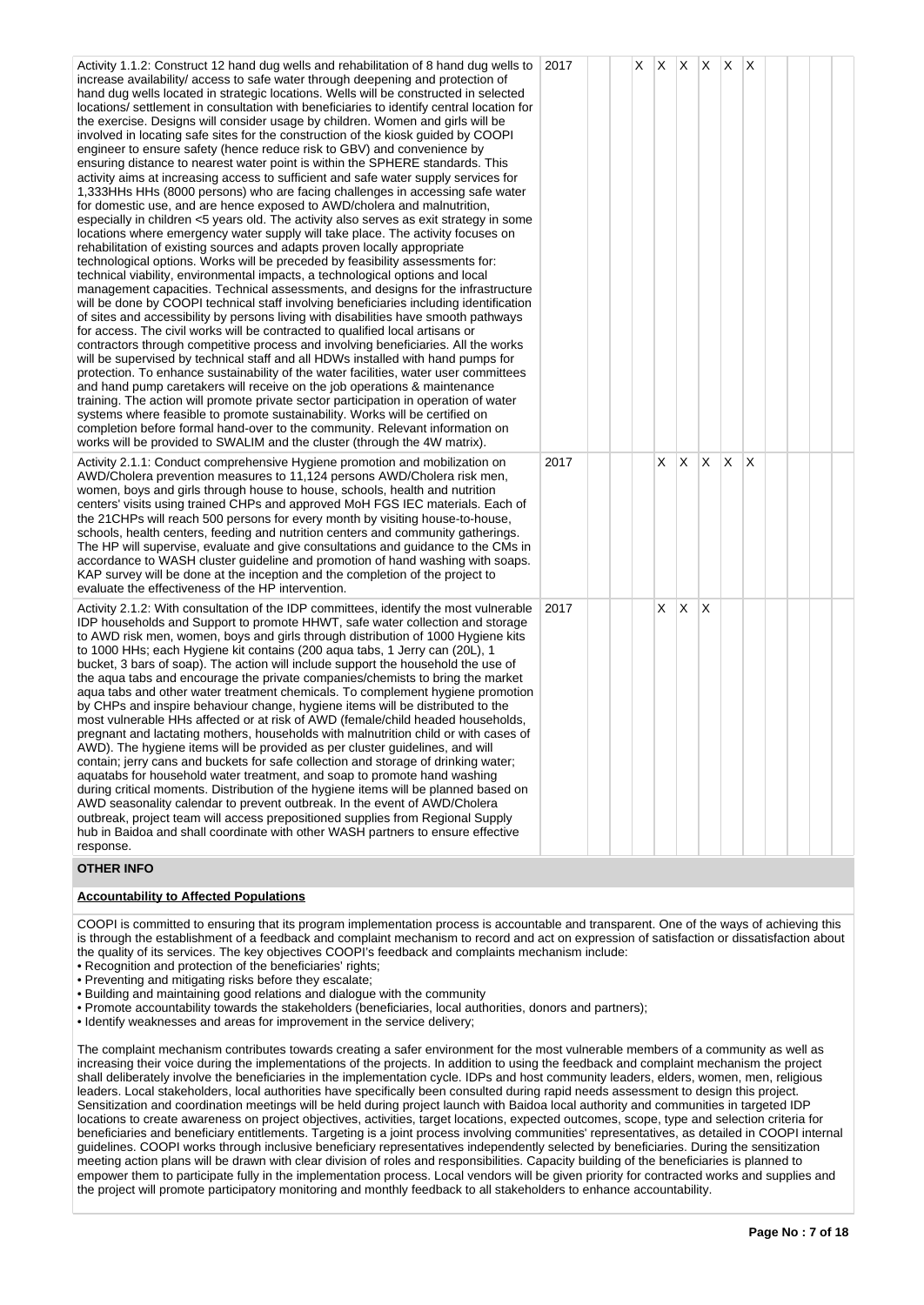#### **Implementation Plan**

Project will be implemented directly by COOPI staff in coordination with stakeholders, and using participatory approaches. Construction/rehabilitation of water infrastructure will be preceded by technical assessments .Design considers needs of women & children ensuring their safety & appropriateness.. Works are contracted to local contractors who also receive continuous on-the-job O&M training and follow up. Project. Participatory KAP survey by project staff at inception will guide in design and planning hygiene awareness promotion actions. Promotion shall be carried out through trained CHPs and health workers and includes distribution of hygiene kits. Implementation is in line with WASH SOF, ensures accountability to target groups, and will be coordinated with other actors. Project staff will supervise and monitor all activities using participatory approaches, and regular feedback provided to the stakeholders including cluster and 4W matrix which shall be completed monthly

#### **Coordination with other Organizations in project area**

| Areas/activities of collaboration and rationale                                                                                                                                                                                                                                          |
|------------------------------------------------------------------------------------------------------------------------------------------------------------------------------------------------------------------------------------------------------------------------------------------|
| COOPI previously coordinated with NRC in village selection and<br>targeting of beneficiaries to respond to the emergency in South<br>Dollow and we will continue with coordination efforts in targeting<br>process of drought affected communities since they have a similar<br>program. |
| No emergency interventions ongoing but we will coordinate with DRC<br>since they are working in some of the target villages on resilience<br>programming and we will coordinate with them on complementarity                                                                             |
| COOPI will coordinate with UNOCHA and the WASH regional level<br>on sector updates and coordination purposes                                                                                                                                                                             |
| WFP Is currently providing food to IDPs stranded in Dollow Somalia<br>and we will coordinate further on other planned interventions                                                                                                                                                      |
| No emergency interventions ongoing but coordinate on possible<br>planned interventions                                                                                                                                                                                                   |
| COOPI will involve local authorities in the selection of the<br>beneficiaries and keep the local authorities updated on the activity<br>implementation and invite them to COOPI's monitoring activities                                                                                  |
|                                                                                                                                                                                                                                                                                          |

## **Environment Marker Of The Project**

A: Neutral Impact on environment with No mitigation

#### **Gender Marker Of The Project**

2a- The project is designed to contribute significantly to gender equality

## **Justify Chosen Gender Marker Code**

This project has considered gender during collection of data on needs at the field and in the needs analysis. Based on the gender needs, the project's objectives, outcomes and activities have been designed to address the different needs identified. Women and girls are most affected by limited access to safe water sources as they are the main water collectors in the Household. They walk long distance in search for water, are affected health wise as they carry water on their backs even when they are pregnant or are also carrying young babies at the same time. As they walk the long distance to water sources, they are at risk of GBV. In cases where contaminated water is used, the young children are affected most, they get diarrhoeal diseases and fall sick and women that have to care for them and at the same time perform other household chores. Girls end up having less time to study as they spend much time fetching water. Women also loose time collecting water at the expense of other productive activities including breastfeeding the young. Lack or Limited access to latrines also affects women and girls most and they risk themselves to GBV when walking long distance to look for places to answer calls of nature or dispose menstrual towels. Women and girls require more privacy to answer calls of nature (urinate/defecate/manage menses). All trainings incorporate of women, men and youth. In WES committees women are empowered in to participate and hold position of decision-making. CHPs include 50% women and men representation.

#### **Protection Mainstreaming**

The project will ensure protection issues especially for women; girls and children are considered and integrated in the project implementation process. As much as possible the project will take deliberate action to involve women, girls (and children where possible) in the implementation process through consultation, respect of their decisions and wishes and actual participation. To guarantee protection the planned WASH facilities will be age and gender sensitive. The project adapts Do-No-Harm and protection principles in all community interactions to avoid causing more suffering for the target groups. Regular monitoring and PDM will be carried out to monitor potential harmful impact of the activities. Furthermore, all project distribution sites will consider access, safety and security of all categories of beneficiaries. A central location will be identified for water distribution as women and children are expected to collect water from trucks. Shallow wells will be constructed in selected locations/ settlement in consultation with beneficiaries to identify central location for the exercise. Designs will consider usage by children. Women and girls will be involved in locating safe sites for the construction of the kiosk guided by COOPI engineer to ensure safety (hence reduce risk to GBV) and convenience by ensuring distance to nearest water point is within the SPHERE standards

#### **Country Specific Information**

**Safety and Security**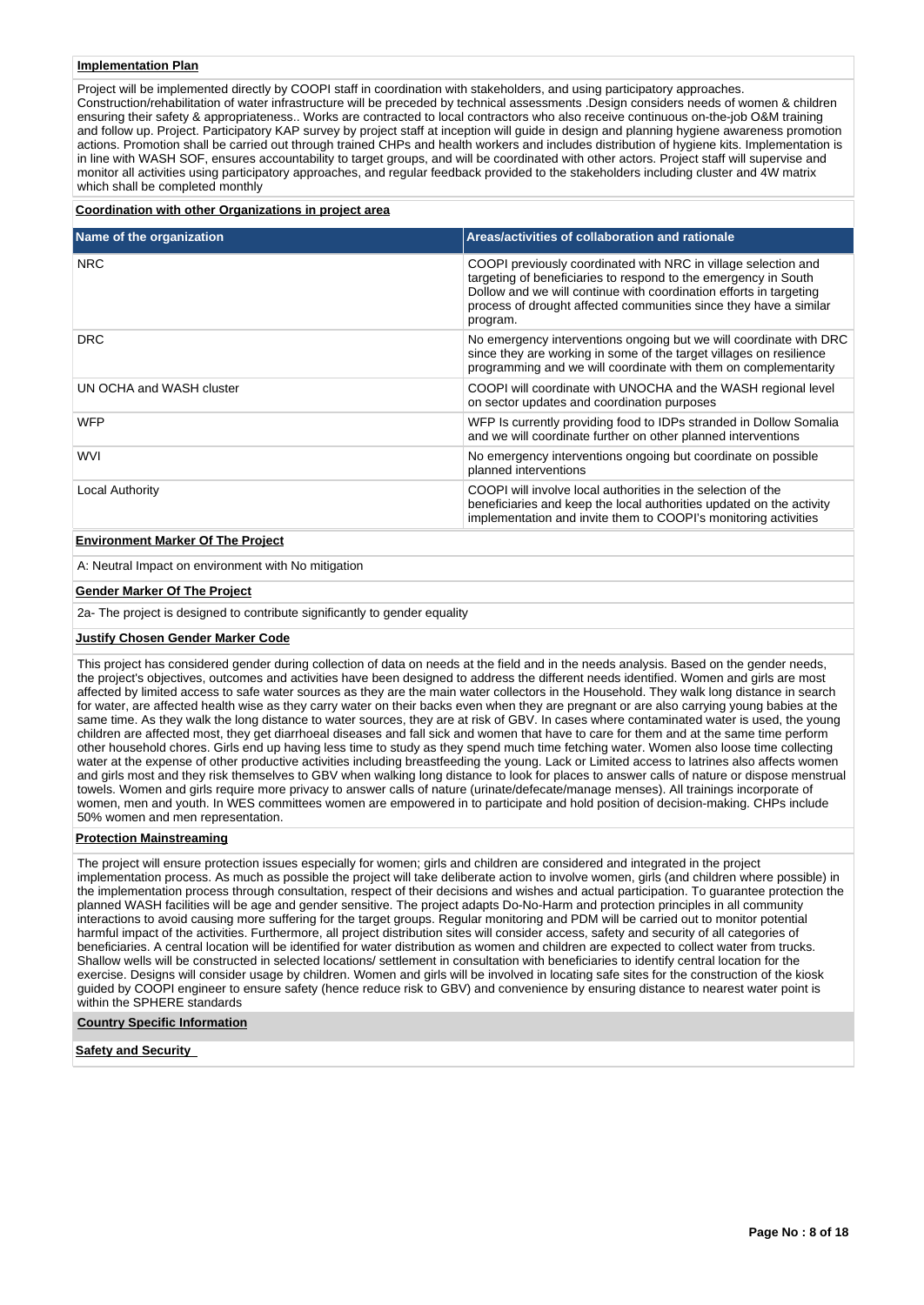COOPI has a longstanding presence in South Central Somalia especially Gedo region since 2001 and good understanding of the context. COOPI has in place Standard Operating Procedure for security in Somalia, in order to guarantee a systematic approach to safety in humanitarian actions and specific rules of conduct in such a challenging context of operation. COOPI works with other agencies, UN and government on security matters by sharing information. Teams involved in operations are regularly trained by a Security Manager. A security check list is provided on monthly basis by the field security focal points at COOPI operational bases in Somalia and submitted to the Regional Representative for approval along with Risk Levels. Considering the specific security threats related to operation in Somalia, the organization has conducted in 2016 a risk assessment and defined a set of risk mitigations measures, including security risks. This protocol is reviewed and updated on regular basis. COOPI Area Coordinator has established direct relations with clan elders to promote humanitarian principles, gain access, enhance program awareness, monitoring on issues including complaints/feedbacks about operation within the framework of the new complaint/feedbacks system. COOPI also maintains proper balancing between different clans/sub-clans, including when contracting for services or goods or in staff recruitment. These measures reinforce local acceptance and protection of the staff (local and expatriates when accessible) by the communities, local authorities and other interest groups. COOPI has analyzed the security context in each proposed target location for this project.

#### **Access**

The security situation in Luuq and Dollow has been relatively calm for the last eight months compared to other areas in South Central of Somalia, although there has been some Al Shabaab insurgents seen in the area but operating under cover due to the heavy presence of security providers such as the AMISOM regiments operating in the district as well as some civilian police force. The target locations are within the secure areas of the region and accessible to the project staff. Rapid needs assessment and technical assessments were done in the target locations by project staff without security challenges. Security in Somalia is dynamic and the district security focal point will be analyzing security situation and advice the frontline staff of the situation every morning. It is anticipated that the security will remain calm and allow smooth implementation of activities within the project time frame.

#### **BUDGET**

| Code | <b>Budget Line Description</b>                                                                                                                                                                                                                                                                                                                                                                                                                                                                                                                                                                                                                                                                                                                                                                                                                                                     |   | D / S Quantity Unit | cost                   | <b>Duration</b><br>Recurran<br>ce | %<br>charged<br>to CHF | <b>Total Cost</b> |  |  |  |  |
|------|------------------------------------------------------------------------------------------------------------------------------------------------------------------------------------------------------------------------------------------------------------------------------------------------------------------------------------------------------------------------------------------------------------------------------------------------------------------------------------------------------------------------------------------------------------------------------------------------------------------------------------------------------------------------------------------------------------------------------------------------------------------------------------------------------------------------------------------------------------------------------------|---|---------------------|------------------------|-----------------------------------|------------------------|-------------------|--|--|--|--|
|      | <b>Staff and Other Personnel Costs</b>                                                                                                                                                                                                                                                                                                                                                                                                                                                                                                                                                                                                                                                                                                                                                                                                                                             |   |                     |                        |                                   |                        |                   |  |  |  |  |
| 1.1  | <b>Project Manager</b>                                                                                                                                                                                                                                                                                                                                                                                                                                                                                                                                                                                                                                                                                                                                                                                                                                                             | D |                     | $1 \mid 4,500$<br>.00  | 6                                 | 40.00                  | 10,800.00         |  |  |  |  |
|      | Project Manager - Presentation of the Action to stakeholders and beneficiaries and sign MoUs; Recruitment of Action staff,<br>prepare job descriptions and supervise; Planning and supervision, monitoring of the Action; Capacity building, mentoring and<br>training of Actions national staff; Coordinate activities among stakeholders and ensure adherence to COOPI and donor<br>procedures; Supervise the accounting procedures and follow-up budget expenditures; Compile and submit the monthly, interim<br>and final narrative reports; Liaison with strategic actors & other stakeholders. 1 staff for full project period. Unit cost includes<br>salary, PAYE tax, NHIF, NSSF costs, Per diems. SHF is contributing 40%. Grade is Senior Project Management.<br>(PAYE - Pay as you earn, NHIF - National Hospital Insurance Fund, NSSF - National Social Security Fund) |   |                     |                        |                                   |                        |                   |  |  |  |  |
| 1.2  | Project Administrator                                                                                                                                                                                                                                                                                                                                                                                                                                                                                                                                                                                                                                                                                                                                                                                                                                                              | D |                     | $1 \mid 3,000$<br>.00  | 6                                 | 60.00                  | 10,800.00         |  |  |  |  |
|      | Project Administrator - The position caters for the person in charge of the management of the funds at the project level. He/she<br>monitors the budget, prepares the monthly request of funds and drafts the financial reports comparing actual results against the<br>budget. The person will be responsible to meet SHF demands from the administrative point of view like procurement regulations<br>and or financial supporting documents. Unit cost includes salary, PAYE tax, NHIF, NSSF costs, Per diems. SHF is contribution<br>60%. Grade is mid level management                                                                                                                                                                                                                                                                                                        |   |                     |                        |                                   |                        |                   |  |  |  |  |
| 1.3  | Field WASH Officer                                                                                                                                                                                                                                                                                                                                                                                                                                                                                                                                                                                                                                                                                                                                                                                                                                                                 | D |                     | 1   830.0<br>0         | 6                                 | 100.00                 | 4,980.00          |  |  |  |  |
|      | Field WASH-Role is coordination with stakeholders at field level, organize for the mobilization and sensitization meetings,<br>supervise selection of beneficiaries and sign MoUs, supervision and monitoring of field activities; preparing the tendering<br>documents, ensure adherence of activities to COOPI and donor procedures; logistical movement of documents/supplies at field<br>level, controls and verifies the financial documents at the field level, Prepare the tendering procedures according to the needs,<br>manages the staff at the field level.                                                                                                                                                                                                                                                                                                            |   |                     |                        |                                   |                        |                   |  |  |  |  |
| 1.4  | WASH construction engineer                                                                                                                                                                                                                                                                                                                                                                                                                                                                                                                                                                                                                                                                                                                                                                                                                                                         | D |                     | $1 \mid 1,200$<br>.00. | $\overline{4}$                    | 100.00                 | 4.800.00          |  |  |  |  |
|      | Water construction engineer - National staff civil engineer responsible for conducting technical assessments, preparing designs,<br>technical specifications and bills of quantities and supervising contractors / artisans / casual labourers undertaking the<br>construction / rehabilitation works and approve payments for works that have been undertaken. Also to provide on the job training<br>for the artisans, water source management training; Unit cost includes salary and medical cover allowance. Grade is Senior<br><b>Field Technical Staff.</b>                                                                                                                                                                                                                                                                                                                 |   |                     |                        |                                   |                        |                   |  |  |  |  |
| 1.5  | Hygiene and Sanitation Facilitator                                                                                                                                                                                                                                                                                                                                                                                                                                                                                                                                                                                                                                                                                                                                                                                                                                                 | D |                     | 1   830.0<br>0         | 6                                 | 100.00                 | 4,980.00          |  |  |  |  |
|      | Hygiene and Sanitation facilitator -Field based staff involved in data collection during needs assessments, selection of community<br>hygiene promoters (CHPs); Support the CHPs in their respective villages, monitor hygiene promotion activities capture key<br>lessons, and feed them back to improve implementation process; Guide in selection of beneficiaries for hygiene items and<br>sanitation facilities (latrines); guide in location of appropriate sites for construction / rehabilitation of sanitation facilities;<br>Coordinate distribution of hygiene items and sanitation tools; Monitor use and maintenance of the hygiene items, sanitation tools<br>and facilities. Unit cost includes salary and medical cover allowance.                                                                                                                                 |   |                     |                        |                                   |                        |                   |  |  |  |  |
| 1.6  | Monitoring and Evaluation Officer                                                                                                                                                                                                                                                                                                                                                                                                                                                                                                                                                                                                                                                                                                                                                                                                                                                  | D |                     | $1 \mid 2,000$<br>.00  | 6                                 | 50.00                  | 6,000.00          |  |  |  |  |
|      | The M&E officer will oversee the onsite works monitoring as well as facilitate the third party monitoring. He will ensure that<br>quality data is collected to support the reporting against the project indicators. Costs charged are only 50%                                                                                                                                                                                                                                                                                                                                                                                                                                                                                                                                                                                                                                    |   |                     |                        |                                   |                        |                   |  |  |  |  |
| 1.7  | Data Entry clerks (2 data entry clerks at Nairobi for 2 periods<br>each lasting 5 days                                                                                                                                                                                                                                                                                                                                                                                                                                                                                                                                                                                                                                                                                                                                                                                             | D |                     | $2 \mid 12.00$         | 10                                | 100.00                 | 240.00            |  |  |  |  |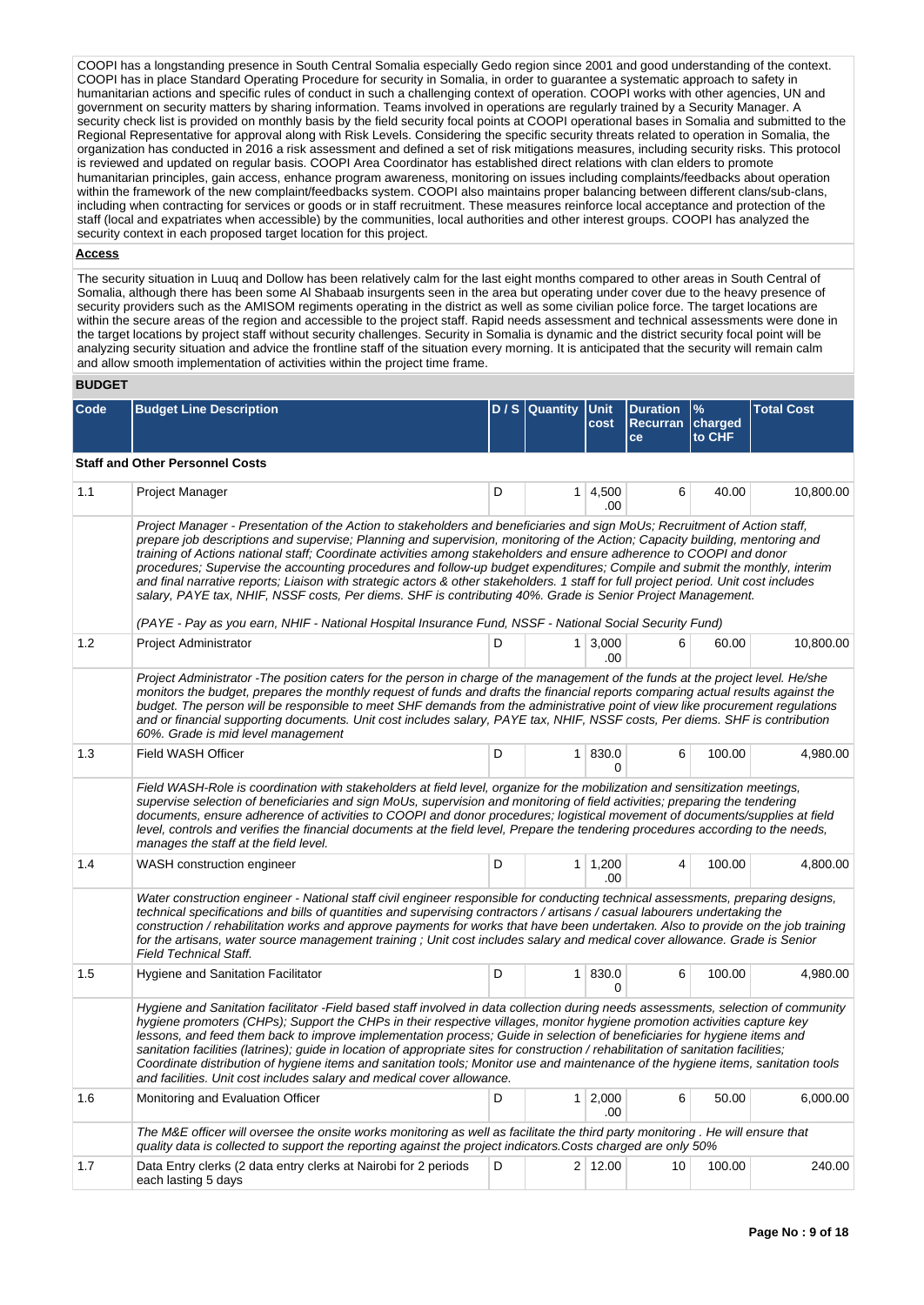|        | Data entry clerks to support with capturing of data during assessments. 2 data entry clerk over a period of 10 days(representing 2<br>periods) at a daily rate of USD 12 = (2data clerks x 10 days x 12 Usd) = USD 240                                                                                                                                                                                                                                                                                                                  |   |      |                        |              |        |            |
|--------|-----------------------------------------------------------------------------------------------------------------------------------------------------------------------------------------------------------------------------------------------------------------------------------------------------------------------------------------------------------------------------------------------------------------------------------------------------------------------------------------------------------------------------------------|---|------|------------------------|--------------|--------|------------|
| 1.8    | Incentives for 21 Community Hygiene Promoters                                                                                                                                                                                                                                                                                                                                                                                                                                                                                           | D |      | 21   30.00             | 3            | 100.00 | 1,890.00   |
|        | Incentives for 21 hygiene promoters -as per the WASH cluster standards, hygiene promoters are provided with an incentive of<br>USD 30 per month.                                                                                                                                                                                                                                                                                                                                                                                        |   |      |                        |              |        |            |
|        | <b>Section Total</b>                                                                                                                                                                                                                                                                                                                                                                                                                                                                                                                    |   |      |                        |              |        | 44,490.00  |
|        | <b>Supplies, Commodities, Materials</b>                                                                                                                                                                                                                                                                                                                                                                                                                                                                                                 |   |      |                        |              |        |            |
| 2.1    | <b>Water Trucking</b>                                                                                                                                                                                                                                                                                                                                                                                                                                                                                                                   | D |      | 143 220.0<br>0         | 1            | 100.00 | 31,460.00  |
|        | Water trucking companies to supply clean and safe water to 1195HHs in seven villages in Luug. Total daily requirement of one<br>HH is 7.5L/person x 6 people = 45L/HH. This will be delivered through water bowzers (143 truck loads) with a capacity of 10,000<br>liters each costing USD 220. Total cost of water trucking for 30 days for 1195HHs is USD 31,460.                                                                                                                                                                     |   |      |                        |              |        |            |
| 2.2    | Construction of 12 new HDW (Hand dug well)                                                                                                                                                                                                                                                                                                                                                                                                                                                                                              | D |      | $12 \mid 4,514$<br>.00 | $\mathbf{1}$ | 100.00 | 54,168.00  |
|        | 12 hand dug wells with complete concrete rainforcement and hand pump. The cost includes, the cost of the construction<br>materials (sand, cement, gravel, timber and Iron sheets) and the skilled and unskilled labours, which is US\$54,168 as detailed in<br>the BOQ                                                                                                                                                                                                                                                                  |   |      |                        |              |        |            |
| 2.3    | Rehabilitation of 8 new HDW                                                                                                                                                                                                                                                                                                                                                                                                                                                                                                             | D |      | 8 2,890<br>.00         | 1            | 100.00 | 23,120.00  |
|        | 8 Hand Dug Wells require redeepening to allow penetration of more water as well as repairing the outer cover. The cost will<br>include construction materials, skilled and unskilled labour which is USD 23,120                                                                                                                                                                                                                                                                                                                         |   |      |                        |              |        |            |
| 2.4    | Water Enviromental Sanitation (WES) Committees Training                                                                                                                                                                                                                                                                                                                                                                                                                                                                                 | D |      | $1 \quad 2,158$<br>.00 | $\mathbf{1}$ | 100.00 | 2,158.00   |
|        | WES committees training for 100 persons. The number of persons was arrived by multiplying the number of locations where we<br>shall develop water point by five persons (which is the standard number of committee members). The unit cost of perdiem is the<br>current rate by humanitarian organizations in Luug town of (USD 15 for per diem and USD 2 for refreshment (tea, water and<br>snacks during trainings), cost of training materials for the number of participants to be conducted in Luuq town. Refer to BOQ<br>attached |   |      |                        |              |        |            |
| 2.5    | Training of HDW Caretakers                                                                                                                                                                                                                                                                                                                                                                                                                                                                                                              | D |      | $1 \mid 1,150$<br>.00  | 1            | 100.00 | 1,150.00   |
|        | In consultation with community members, COOPI will identify, select and train caretakers for 20 HDWs from the 7 targeted<br>villages. The caretakers will be trained on better management water source, household water treatment methodologies,<br>maintenance and sustainability of WASH facilities. The cost of the HDWs caretakers training is US\$1150 as indicated in the BOQ                                                                                                                                                     |   |      |                        |              |        |            |
| 2.6    | Hygiene Kits (Aquatabs (200 tablets x 1000HH, 20 Litres Jerry<br>Cans (1000HH x 1pc), Bar Soap (1000HH x 5 Bars), Bucket<br>$(1000HH \times 1pc)$                                                                                                                                                                                                                                                                                                                                                                                       | D |      | 1000 26.00             | 1            | 100.00 | 26,000.00  |
|        | Hygiene kits to be provided to 1000HH at a unit cost of 26USD. Hygiene kits will include Aguatabs, 20 litre jerrycan, soaps and a<br>bucket.                                                                                                                                                                                                                                                                                                                                                                                            |   |      |                        |              |        |            |
| 2.7    | Hygiene Promotion Materials (Radio Broadcasting, Information<br>Education Communication (IEC), Events, Billboards etc)                                                                                                                                                                                                                                                                                                                                                                                                                  | D |      | $1 \quad 2,130$<br>.00 | 1            | 100.00 | 2,130.00   |
|        | Hygiene promotion materials - Refer to BOQ attached includes costs for Radio Broadcasting of hygiene messages                                                                                                                                                                                                                                                                                                                                                                                                                           |   |      |                        |              |        |            |
| 2.8    | Freight Charges - Cargo Transport (Aqua tabs, Training<br>Materials etc.)                                                                                                                                                                                                                                                                                                                                                                                                                                                               | D |      | 1   150.0<br>0         | 3            | 100.00 | 450.00     |
|        | Freight charges -Freight Cost is derived from the current Airline rates charged. Transport of Cargo USD 5 per every 5kgs for<br>aquatabs and training materials.                                                                                                                                                                                                                                                                                                                                                                        |   |      |                        |              |        |            |
| 2.9    | Voucher design and production                                                                                                                                                                                                                                                                                                                                                                                                                                                                                                           | D | 1195 | 0.15                   | 1            | 100.00 | 179.25     |
|        | This line will meet the cost of designing and producing voucher books that will be distributed to the project beneficiaries during<br>distributions                                                                                                                                                                                                                                                                                                                                                                                     |   |      |                        |              |        |            |
|        | <b>Section Total</b>                                                                                                                                                                                                                                                                                                                                                                                                                                                                                                                    |   |      |                        |              |        | 140,815.25 |
| Travel |                                                                                                                                                                                                                                                                                                                                                                                                                                                                                                                                         |   |      |                        |              |        |            |
| 5.1    | Flight Cost - (Air Ticket, Visa Fees, Airport Taxes/Transfers,<br>mission expenses)                                                                                                                                                                                                                                                                                                                                                                                                                                                     | D |      | $1 \mid 4,290$<br>.00  | 1            | 100.00 | 4,290.00   |
|        | Flight costs - costs include Air Ticket, Visa Fees, Airport Taxes, Airport transfers within Nairobi, mission expenses). Flight Cost is<br>from Nairobi to Dollow and then from there movement by road as there are no direct flights to Luug at the moment.                                                                                                                                                                                                                                                                             |   |      |                        |              |        |            |
| 5.2    | Vehicle Rent                                                                                                                                                                                                                                                                                                                                                                                                                                                                                                                            | D |      | $1 \ 2,000$<br>.00     | 6            | 100.00 | 12,000.00  |
|        | Vehicle rental - costs for hire of vehicle inclusive of driver in Luuq town                                                                                                                                                                                                                                                                                                                                                                                                                                                             |   |      |                        |              |        |            |
|        | <b>Section Total</b>                                                                                                                                                                                                                                                                                                                                                                                                                                                                                                                    |   |      |                        |              |        | 16,290.00  |
|        | <b>General Operating and Other Direct Costs</b>                                                                                                                                                                                                                                                                                                                                                                                                                                                                                         |   |      |                        |              |        |            |
| 7.1    | Office Rent (LUUQ)                                                                                                                                                                                                                                                                                                                                                                                                                                                                                                                      | D |      | $1 \quad 2,200$<br>.00 | 6            | 50.00  | 6,600.00   |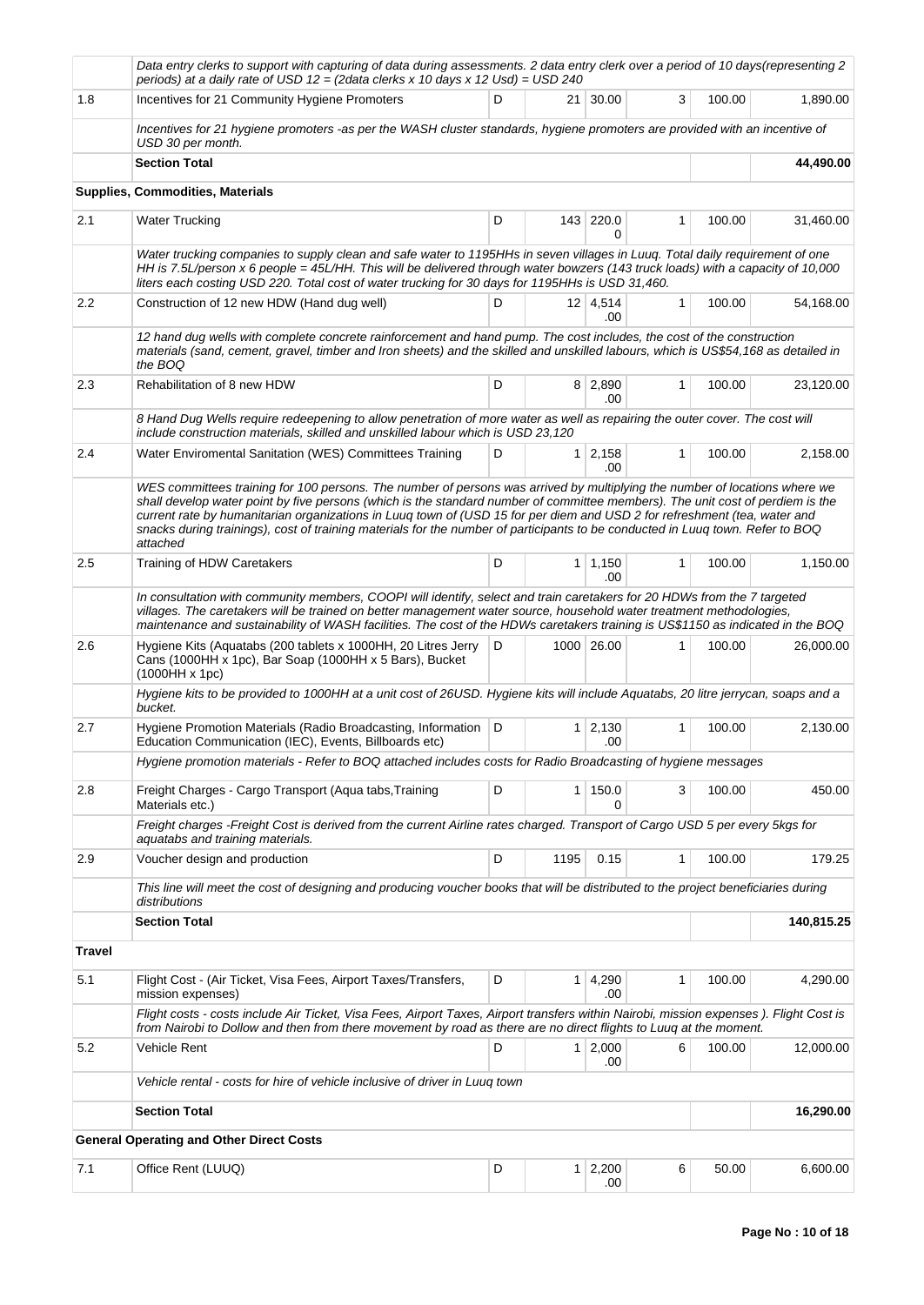|                         | Office rent for LUUQ office - costs for monthly office rent being charged. SHF is contributing 50%                          |   |              |              |              |        |            |
|-------------------------|-----------------------------------------------------------------------------------------------------------------------------|---|--------------|--------------|--------------|--------|------------|
| 7.2                     | Office Supplies & Consumable (Stationeries, .)                                                                              | D | 1            | 149.0<br>0   | 6            | 50.00  | 447.00     |
|                         | Office supplies and consumables - cost of stationary and office materials as per the BOQ attached. SHF is contributing 50%  |   |              |              |              |        |            |
| 7.3                     | Office Utilities (Water, Electricity, )                                                                                     | D | $\mathbf{1}$ | 250.0<br>0   | 6            | 50.00  | 750.00     |
|                         | Office utilities - monthly charges for water, electricity on a monthly basis for the Baidoa office. SHF is contributing 50% |   |              |              |              |        |            |
| 7.4                     | Communication Cost - Internet facilities, air time for mobile<br>phone                                                      | D | 1            | 480.0<br>0   | 6            | 50.00  | 1.440.00   |
|                         | Covers the cost of communication for the field office - telephone and internet charges. SHF is contributing 50%             |   |              |              |              |        |            |
| 7.5                     | <b>Bank Transfer Commission</b>                                                                                             | D | $\mathbf{1}$ | 2,599<br>.10 | $\mathbf{1}$ | 100.00 | 2,599.10   |
|                         | The line covers bank charges and the charges related to sending money to the field through Galaxy which is at 1.5%          |   |              |              |              |        |            |
|                         | <b>Section Total</b>                                                                                                        |   |              |              |              |        | 11,836.10  |
| <b>SubTotal</b>         |                                                                                                                             |   | 2,398.00     |              |              |        | 213,431.35 |
| Direct                  |                                                                                                                             |   |              |              |              |        | 213,431.35 |
| Support                 |                                                                                                                             |   |              |              |              |        |            |
| <b>PSC Cost</b>         |                                                                                                                             |   |              |              |              |        |            |
| <b>PSC Cost Percent</b> |                                                                                                                             |   |              |              |              |        | 7.00       |
| <b>PSC Amount</b>       |                                                                                                                             |   |              |              |              |        | 14,940.19  |
| <b>Total Cost</b>       |                                                                                                                             |   |              |              |              |        | 228,371.54 |

# **Project Locations**

| <b>Location</b>             | <b>Estimated</b><br>percentage<br>of budget<br>for each<br><b>location</b> | <b>Estimated number of beneficiaries</b><br>for each location |              |             |       |              | <b>Activity Name</b>                                                                                                                                                                                                                                                                                                                                                                                                                                                                                                                                                                                                                                                                                                                                                                                                                                                                                                                                                                                                                                                                                                                                                                                                                                                                                                                                                                                                                                                                                                                                                                                                                                                                                                                                                                                                       |
|-----------------------------|----------------------------------------------------------------------------|---------------------------------------------------------------|--------------|-------------|-------|--------------|----------------------------------------------------------------------------------------------------------------------------------------------------------------------------------------------------------------------------------------------------------------------------------------------------------------------------------------------------------------------------------------------------------------------------------------------------------------------------------------------------------------------------------------------------------------------------------------------------------------------------------------------------------------------------------------------------------------------------------------------------------------------------------------------------------------------------------------------------------------------------------------------------------------------------------------------------------------------------------------------------------------------------------------------------------------------------------------------------------------------------------------------------------------------------------------------------------------------------------------------------------------------------------------------------------------------------------------------------------------------------------------------------------------------------------------------------------------------------------------------------------------------------------------------------------------------------------------------------------------------------------------------------------------------------------------------------------------------------------------------------------------------------------------------------------------------------|
|                             |                                                                            | <b>Men</b>                                                    | <b>Women</b> | <b>Boys</b> | Girls | <b>Total</b> |                                                                                                                                                                                                                                                                                                                                                                                                                                                                                                                                                                                                                                                                                                                                                                                                                                                                                                                                                                                                                                                                                                                                                                                                                                                                                                                                                                                                                                                                                                                                                                                                                                                                                                                                                                                                                            |
| Gedo -> Luuq -> Dooryaanley | 20                                                                         | 408                                                           | 672          | 648         | 672   | 2,400        | Activity 1.1.1 : Provision of water trucking<br>(45Liters/HH/day) to 1,195HHs to increase<br>immediate access to clean and safe water for<br>human and domestic use. The project will<br>provide selected families with 45Lts of safe water<br>supply per day for 3 months (or appropriate<br>period as per needs) to complement own supply.<br>Cluster guidelines recommend 7.5 l/person/day<br>during emergencies. Distribution will take into<br>consideration the most affected target villages far<br>from any available water point. New IDP camps<br>will be given consideration as first priority as well<br>as vulnerable households. A central location will<br>be identified for distribution as women and<br>children are expected to collect water from<br>trucks. Due to the ongoing drought, water<br>sources have diminished in pastoral and riverine<br>locations in Luuq District and communities are<br>facing acute need of water for domestic use.<br>Poor vulnerable families who cannot afford the<br>high cost of water are forced to reduce<br>consumption (compromising hygiene) or use<br>water from unsafe sources. COOPI participates<br>in joint WASH cluster & REACH water price<br>monitoring in Gedo and would amend water<br>voucher values as per price adjustments.<br>Through a competitive process COOPI would<br>identify water vendors with capacity to provide<br>safe and clean water to the beneficiaries. Action<br>adopts do-no-harm principles. Continuous<br>monitoring of water access and prices in target<br>locations will ensure that there are no market<br>distortions due to project activities, and also no<br>unethical practices by vendors and/or staff.<br>Complementary distribution of jerry cans for safe<br>water storage and hygiene kits is anticipated. |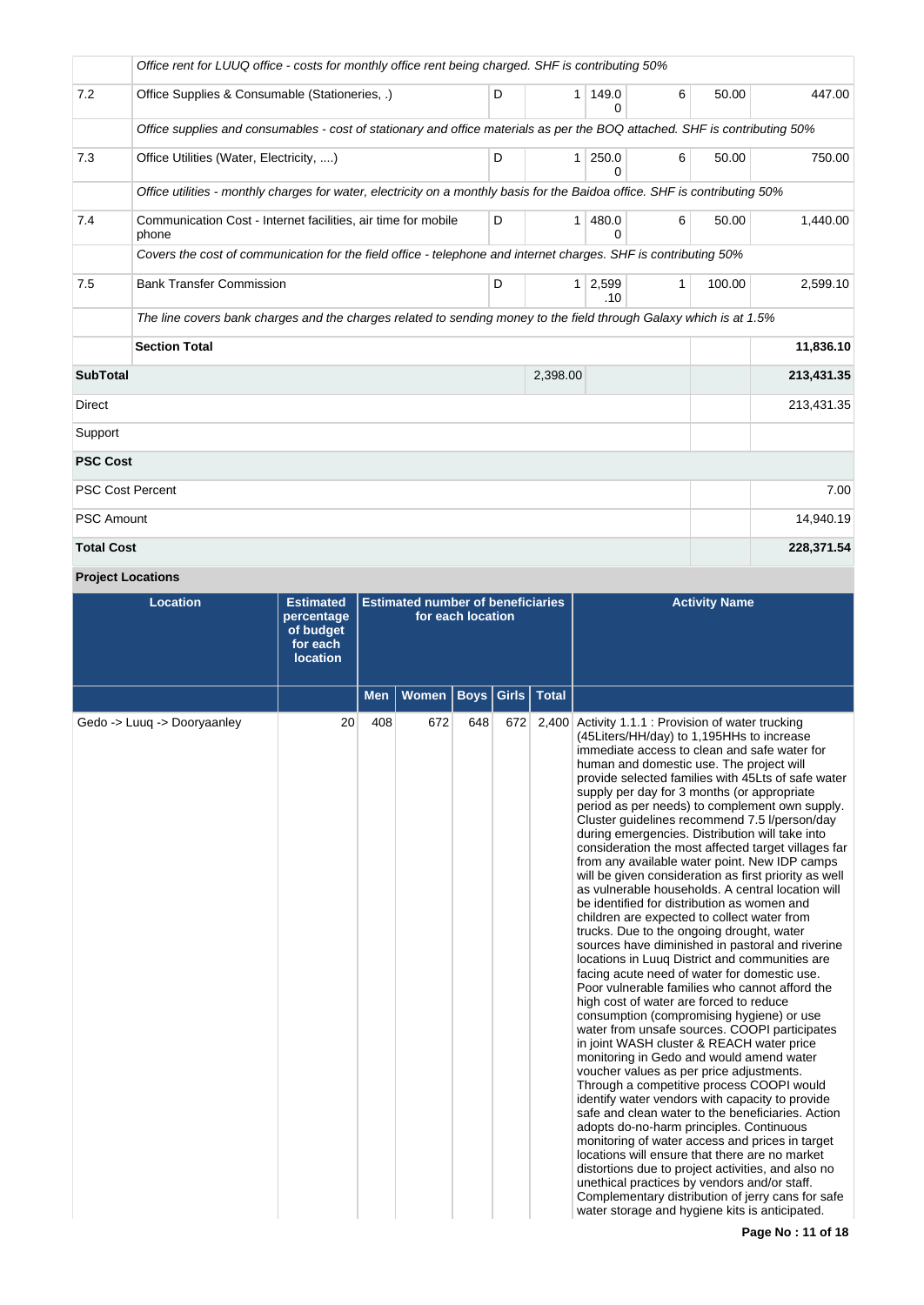Attention will be paid to size and type of jerry cans and will be adapted to specific needs of women and girls who mostly draw water at HH level.Water supply systems will be rehabilitated at some of the locations as possible to serve as exit strategy to the emergency supply. This activity complements other action activities to ensure comprehensive assistance to create positive public health impact for targeted vulnerable families.

Activity 1.1.2 : Construct 12 hand dug wells and rehabilitation of 8 hand dug wells to increase availability/ access to safe water through deepening and protection of hand dug wells located in strategic locations. Wells will be constructed in selected locations/ settlement in consultation with beneficiaries to identify central location for the exercise. Designs will consider usage by children. Women and girls will be involved in locating safe sites for the construction of the kiosk guided by COOPI engineer to ensure safety (hence reduce risk to GBV) and convenience by ensuring distance to nearest water point is within the SPHERE standards. This activity aims at increasing access to sufficient and safe water supply services for 1,333HHs HHs (8000 persons) who are facing challenges in accessing safe water for domestic use, and are hence exposed to AWD/cholera and malnutrition. especially in children <5 years old. The activity also serves as exit strategy in some locations where emergency water supply will take place. The activity focuses on rehabilitation of existing sources and adapts proven locally appropriate technological options. Works will be preceded by feasibility assessments for: technical viability, environmental impacts, a technological options and local management capacities. Technical assessments, and designs for the infrastructure will be done by COOPI technical staff involving beneficiaries including identification of sites and accessibility by persons living with disabilities have smooth pathways for access. The civil works will be contracted to qualified local artisans or contractors through competitive process and involving beneficiaries. All the works will be supervised by technical staff and all HDWs installed with hand pumps for protection. To enhance sustainability of the water facilities, water user committees and hand pump caretakers will receive on the job operations & maintenance training. The action will promote private sector participation in operation of water systems where feasible to promote sustainability. Works will be certified on completion before formal hand-over to the community. Relevant information on works will be provided to SWALIM and the cluster (through the 4W matrix). Activity 2.1.1 : Conduct comprehensive Hygiene promotion and mobilization on AWD/Cholera prevention measures to 11,124 persons AWD/Cholera risk men, women, boys and girls through house to house, schools, health and nutrition centers' visits using trained CHPs and approved MoH FGS IEC materials. Each of the 21CHPs will reach 500 persons for every month by visiting house-to-house, schools, health centers, feeding and nutrition centers and community gatherings. The HP will supervise, evaluate and give consultations and guidance to the CMs in accordance to WASH cluster guideline and promotion of hand washing with soaps. KAP survey will be done at the inception and the completion of the project to evaluate the effectiveness of the HP intervention. Activity 2.1.2 : With consultation of the IDP committees, identify the most vulnerable IDP households and Support to promote HHWT, safe water collection and storage to AWD risk men, women, boys and girls through distribution of 1000 Hygiene kits to 1000 HHs; each Hygiene kit contains (200 aqua tabs, 1 Jerry can (20L), 1

**Page No : 12 of 18**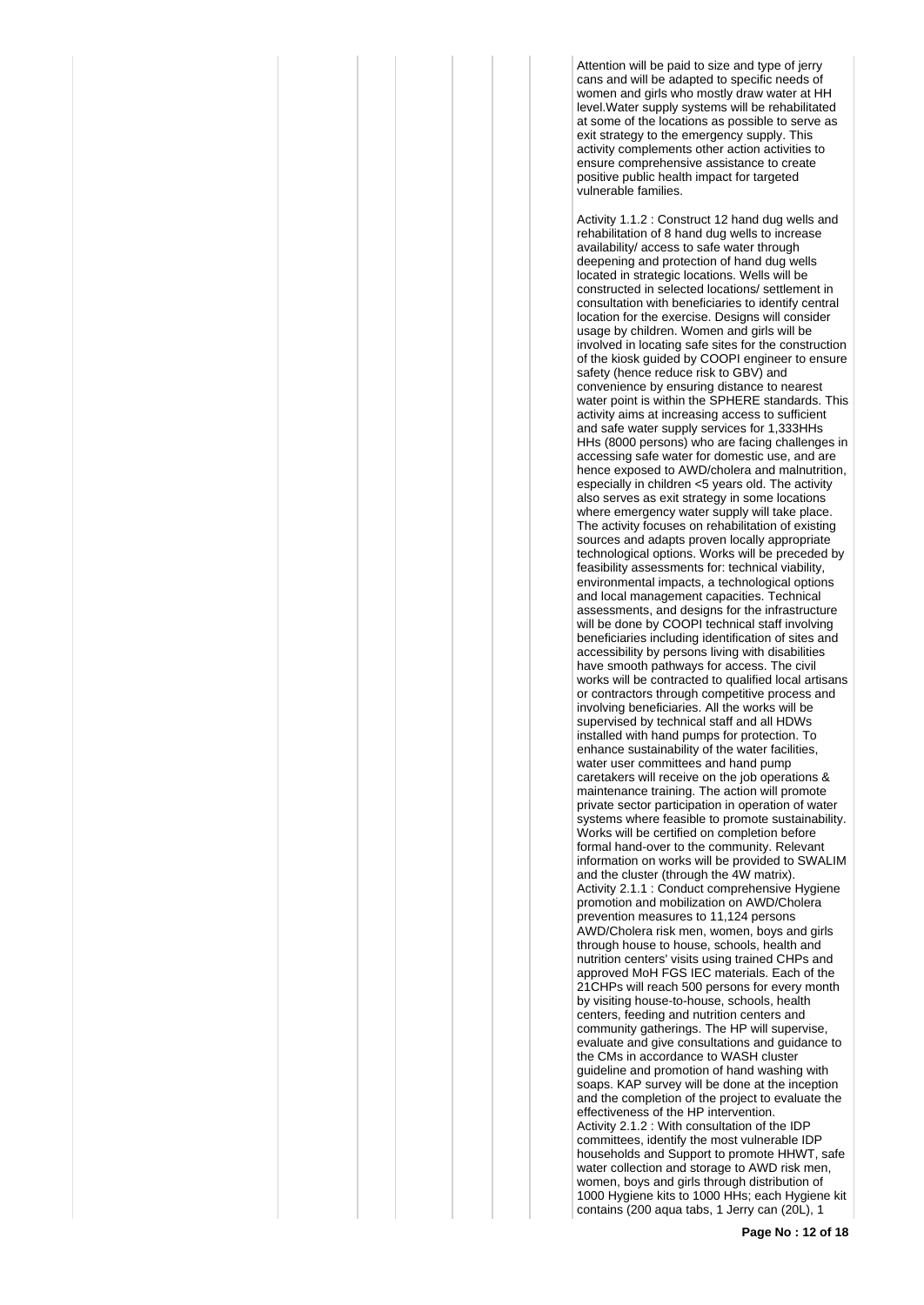|                        |    |     |     |     |     | bucket, 3 bars of soap). The action will include<br>support the household the use of the agua tabs<br>and encourage the private companies/chemists<br>to bring the market aqua tabs and other water<br>treatment chemicals. To complement hygiene<br>promotion by CHPs and inspire behaviour<br>change, hygiene items will be distributed to the<br>most vulnerable HHs affected or at risk of AWD<br>(female/child headed households, pregnant and<br>lactating mothers, households with malnutrition<br>child or with cases of AWD). The hygiene items<br>will be provided as per cluster guidelines, and will<br>contain; jerry cans and buckets for safe collection<br>and storage of drinking water; aquatabs for<br>household water treatment, and soap to promote<br>hand washing during critical moments.<br>Distribution of the hygiene items will be planned<br>based on AWD seasonality calendar to prevent<br>outbreak. In the event of AWD/Cholera outbreak,<br>project team will access prepositioned supplies<br>from Regional Supply hub in Baidoa and shall<br>coordinate with other WASH partners to ensure<br>effective response.                                                                                                                                                                                                                                                                                                                                                                                                                                                                                                                                                                                                                                                                                                                                                                                                                                                                                                                                                                                                                                                                                                                                                                                                                                                                                                                                                                                                                                                                                                                                                                                                                                                                                                                                                                                     |
|------------------------|----|-----|-----|-----|-----|------------------------------------------------------------------------------------------------------------------------------------------------------------------------------------------------------------------------------------------------------------------------------------------------------------------------------------------------------------------------------------------------------------------------------------------------------------------------------------------------------------------------------------------------------------------------------------------------------------------------------------------------------------------------------------------------------------------------------------------------------------------------------------------------------------------------------------------------------------------------------------------------------------------------------------------------------------------------------------------------------------------------------------------------------------------------------------------------------------------------------------------------------------------------------------------------------------------------------------------------------------------------------------------------------------------------------------------------------------------------------------------------------------------------------------------------------------------------------------------------------------------------------------------------------------------------------------------------------------------------------------------------------------------------------------------------------------------------------------------------------------------------------------------------------------------------------------------------------------------------------------------------------------------------------------------------------------------------------------------------------------------------------------------------------------------------------------------------------------------------------------------------------------------------------------------------------------------------------------------------------------------------------------------------------------------------------------------------------------------------------------------------------------------------------------------------------------------------------------------------------------------------------------------------------------------------------------------------------------------------------------------------------------------------------------------------------------------------------------------------------------------------------------------------------------------------------------------------------------------------------------------------------------------------------------------|
| Gedo -> Luuq -> Haanoy | 20 | 408 | 672 | 648 | 672 | 2,400 Activity 1.1.1 : Provision of water trucking<br>(45 Liters/HH/day) to 1,195 HHs to increase<br>immediate access to clean and safe water for<br>human and domestic use. The project will<br>provide selected families with 45Lts of safe water<br>supply per day for 3 months (or appropriate<br>period as per needs) to complement own supply.<br>Cluster guidelines recommend 7.5 l/person/day<br>during emergencies. Distribution will take into<br>consideration the most affected target villages far<br>from any available water point. New IDP camps<br>will be given consideration as first priority as well<br>as vulnerable households. A central location will<br>be identified for distribution as women and<br>children are expected to collect water from<br>trucks. Due to the ongoing drought, water<br>sources have diminished in pastoral and riverine<br>locations in Luuq District and communities are<br>facing acute need of water for domestic use.<br>Poor vulnerable families who cannot afford the<br>high cost of water are forced to reduce<br>consumption (compromising hygiene) or use<br>water from unsafe sources. COOPI participates<br>in joint WASH cluster & REACH water price<br>monitoring in Gedo and would amend water<br>voucher values as per price adjustments.<br>Through a competitive process COOPI would<br>identify water vendors with capacity to provide<br>safe and clean water to the beneficiaries. Action<br>adopts do-no-harm principles. Continuous<br>monitoring of water access and prices in target<br>locations will ensure that there are no market<br>distortions due to project activities, and also no<br>unethical practices by vendors and/or staff.<br>Complementary distribution of jerry cans for safe<br>water storage and hygiene kits is anticipated.<br>Attention will be paid to size and type of jerry<br>cans and will be adapted to specific needs of<br>women and girls who mostly draw water at HH<br>level. Water supply systems will be rehabilitated<br>at some of the locations as possible to serve as<br>exit strategy to the emergency supply. This<br>activity complements other action activities to<br>ensure comprehensive assistance to create<br>positive public health impact for targeted<br>vulnerable families.<br>Activity 1.1.2 : Construct 12 hand dug wells and<br>rehabilitation of 8 hand dug wells to increase<br>availability/ access to safe water through<br>deepening and protection of hand dug wells<br>located in strategic locations. Wells will be<br>constructed in selected locations/ settlement in<br>consultation with beneficiaries to identify central<br>location for the exercise. Designs will consider<br>usage by children. Women and girls will be<br>involved in locating safe sites for the construction<br>of the kiosk guided by COOPI engineer to ensure<br>safety (hence reduce risk to GBV) and |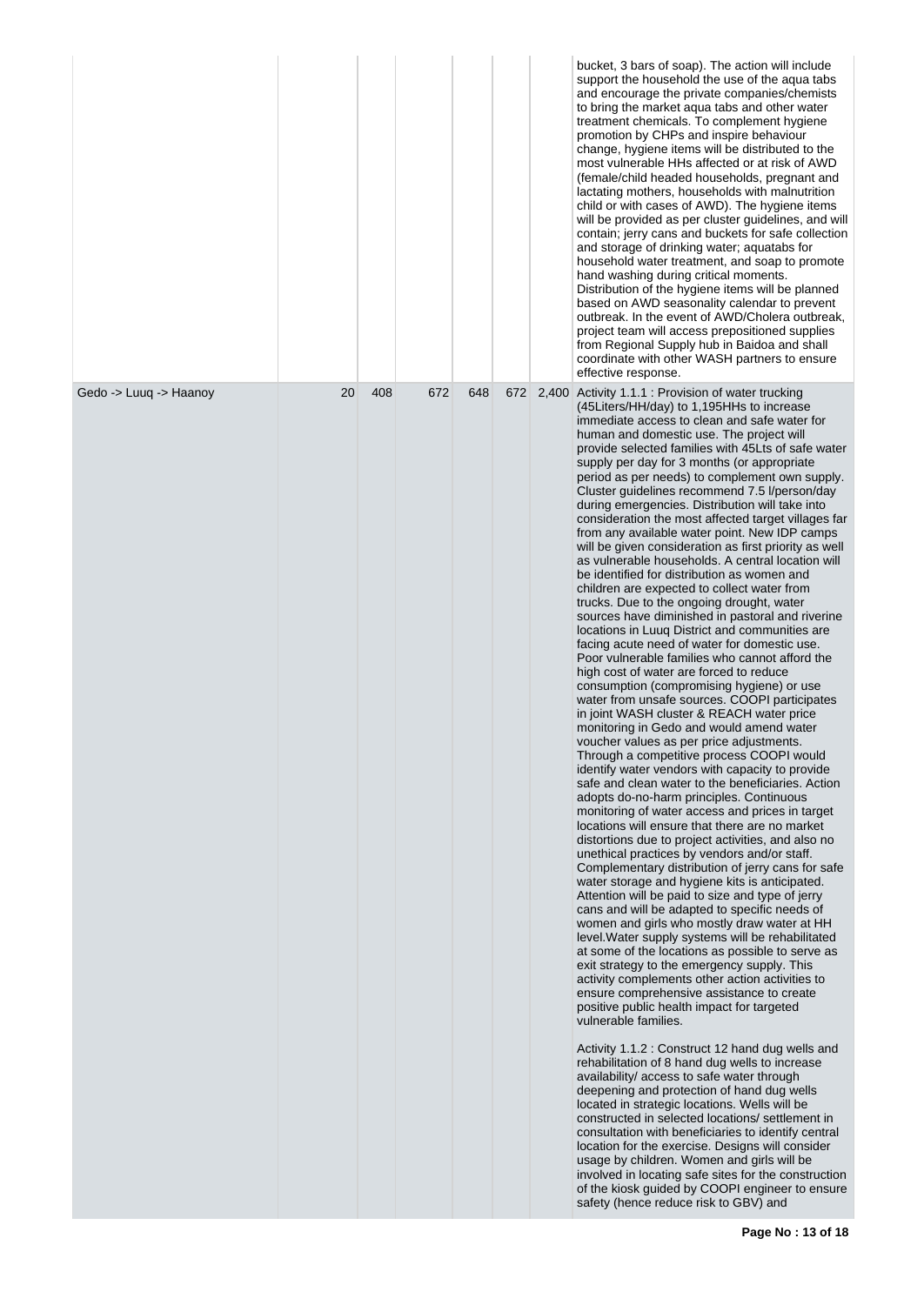convenience by ensuring distance to nearest water point is within the SPHERE standards. This activity aims at increasing access to sufficient and safe water supply services for 1,333HHs HHs (8000 persons) who are facing challenges in accessing safe water for domestic use, and are hence exposed to AWD/cholera and malnutrition, especially in children <5 years old. The activity also serves as exit strategy in some locations where emergency water supply will take place. The activity focuses on rehabilitation of existing sources and adapts proven locally appropriate technological options. Works will be preceded by feasibility assessments for: technical viability, environmental impacts, a technological options and local management capacities. Technical assessments, and designs for the infrastructure will be done by COOPI technical staff involving beneficiaries including identification of sites and accessibility by persons living with disabilities have smooth pathways for access. The civil works will be contracted to qualified local artisans or contractors through competitive process and involving beneficiaries. All the works will be supervised by technical staff and all HDWs installed with hand pumps for protection. To enhance sustainability of the water facilities, water user committees and hand pump caretakers will receive on the job operations & maintenance training. The action will promote private sector participation in operation of water systems where feasible to promote sustainability. Works will be certified on completion before formal hand-over to the community. Relevant information on works will be provided to SWALIM and the cluster (through the 4W matrix). Activity 2.1.1 : Conduct comprehensive Hygiene promotion and mobilization on AWD/Cholera prevention measures to 11,124 persons AWD/Cholera risk men, women, boys and girls through house to house, schools, health and nutrition centers' visits using trained CHPs and approved MoH FGS IEC materials. Each of the 21CHPs will reach 500 persons for every month by visiting house-to-house, schools, health centers, feeding and nutrition centers and community gatherings. The HP will supervise, evaluate and give consultations and guidance to the CMs in accordance to WASH cluster guideline and promotion of hand washing with soaps. KAP survey will be done at the inception and the completion of the project to evaluate the effectiveness of the HP intervention. Activity 2.1.2 : With consultation of the IDP committees, identify the most vulnerable IDP households and Support to promote HHWT, safe water collection and storage to AWD risk men, women, boys and girls through distribution of 1000 Hygiene kits to 1000 HHs; each Hygiene kit contains (200 aqua tabs, 1 Jerry can (20L), 1 bucket, 3 bars of soap). The action will include support the household the use of the aqua tabs and encourage the private companies/chemists to bring the market aqua tabs and other water treatment chemicals. To complement hygiene promotion by CHPs and inspire behaviour change, hygiene items will be distributed to the most vulnerable HHs affected or at risk of AWD (female/child headed households, pregnant and lactating mothers, households with malnutrition child or with cases of AWD). The hygiene items will be provided as per cluster guidelines, and will contain; jerry cans and buckets for safe collection and storage of drinking water; aquatabs for household water treatment, and soap to promote hand washing during critical moments. Distribution of the hygiene items will be planned based on AWD seasonality calendar to prevent outbreak. In the event of AWD/Cholera outbreak, project team will access prepositioned supplies from Regional Supply hub in Baidoa and shall coordinate with other WASH partners to ensure effective response.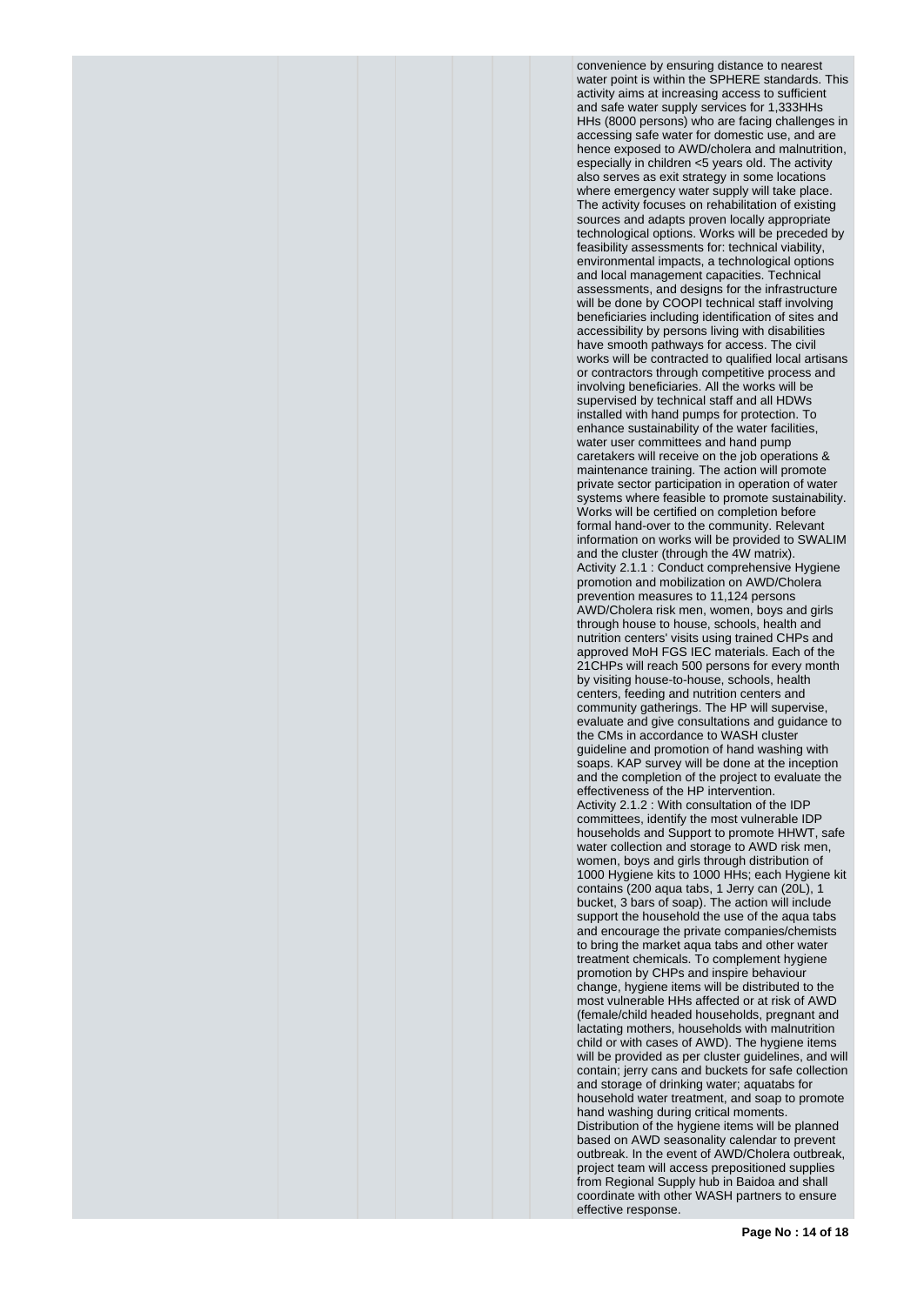| Gedo -> Luuq -> Luuq | 53 | 963 |  |  | 1,586 1,529 1,586 5,664 Activity 1.1.1 : Provision of water trucking<br>(45Liters/HH/day) to 1,195HHs to increase |
|----------------------|----|-----|--|--|-------------------------------------------------------------------------------------------------------------------|
|                      |    |     |  |  | immediate access to clean and safe water for<br>human and domestic use. The project will                          |
|                      |    |     |  |  | provide selected families with 45Lts of safe water                                                                |
|                      |    |     |  |  | supply per day for 3 months (or appropriate<br>period as per needs) to complement own supply.                     |
|                      |    |     |  |  | Cluster guidelines recommend 7.5 l/person/day                                                                     |
|                      |    |     |  |  | during emergencies. Distribution will take into<br>consideration the most affected target villages far            |
|                      |    |     |  |  | from any available water point. New IDP camps                                                                     |
|                      |    |     |  |  | will be given consideration as first priority as well<br>as vulnerable households. A central location will        |
|                      |    |     |  |  | be identified for distribution as women and                                                                       |
|                      |    |     |  |  | children are expected to collect water from<br>trucks. Due to the ongoing drought, water                          |
|                      |    |     |  |  | sources have diminished in pastoral and riverine<br>locations in Luuq District and communities are                |
|                      |    |     |  |  | facing acute need of water for domestic use.                                                                      |
|                      |    |     |  |  | Poor vulnerable families who cannot afford the<br>high cost of water are forced to reduce                         |
|                      |    |     |  |  | consumption (compromising hygiene) or use                                                                         |
|                      |    |     |  |  | water from unsafe sources. COOPI participates<br>in joint WASH cluster & REACH water price                        |
|                      |    |     |  |  | monitoring in Gedo and would amend water<br>voucher values as per price adjustments.                              |
|                      |    |     |  |  | Through a competitive process COOPI would                                                                         |
|                      |    |     |  |  | identify water vendors with capacity to provide<br>safe and clean water to the beneficiaries. Action              |
|                      |    |     |  |  | adopts do-no-harm principles. Continuous                                                                          |
|                      |    |     |  |  | monitoring of water access and prices in target<br>locations will ensure that there are no market                 |
|                      |    |     |  |  | distortions due to project activities, and also no                                                                |
|                      |    |     |  |  | unethical practices by vendors and/or staff.<br>Complementary distribution of jerry cans for safe                 |
|                      |    |     |  |  | water storage and hygiene kits is anticipated.                                                                    |
|                      |    |     |  |  | Attention will be paid to size and type of jerry<br>cans and will be adapted to specific needs of                 |
|                      |    |     |  |  | women and girls who mostly draw water at HH<br>level. Water supply systems will be rehabilitated                  |
|                      |    |     |  |  | at some of the locations as possible to serve as                                                                  |
|                      |    |     |  |  | exit strategy to the emergency supply. This<br>activity complements other action activities to                    |
|                      |    |     |  |  | ensure comprehensive assistance to create                                                                         |
|                      |    |     |  |  | positive public health impact for targeted<br>vulnerable families.                                                |
|                      |    |     |  |  | Activity 1.1.2 : Construct 12 hand dug wells and                                                                  |
|                      |    |     |  |  | rehabilitation of 8 hand dug wells to increase                                                                    |
|                      |    |     |  |  | availability/ access to safe water through<br>deepening and protection of hand dug wells                          |
|                      |    |     |  |  | located in strategic locations. Wells will be<br>constructed in selected locations/settlement in                  |
|                      |    |     |  |  | consultation with beneficiaries to identify central                                                               |
|                      |    |     |  |  | location for the exercise. Designs will consider<br>usage by children. Women and girls will be                    |
|                      |    |     |  |  | involved in locating safe sites for the construction                                                              |
|                      |    |     |  |  | of the kiosk guided by COOPI engineer to ensure<br>safety (hence reduce risk to GBV) and                          |
|                      |    |     |  |  | convenience by ensuring distance to nearest<br>water point is within the SPHERE standards. This                   |
|                      |    |     |  |  | activity aims at increasing access to sufficient                                                                  |
|                      |    |     |  |  | and safe water supply services for 1,333HHs<br>HHs (8000 persons) who are facing challenges in                    |
|                      |    |     |  |  | accessing safe water for domestic use, and are                                                                    |
|                      |    |     |  |  | hence exposed to AWD/cholera and malnutrition,<br>especially in children <5 years old. The activity               |
|                      |    |     |  |  | also serves as exit strategy in some locations<br>where emergency water supply will take place.                   |
|                      |    |     |  |  | The activity focuses on rehabilitation of existing                                                                |
|                      |    |     |  |  | sources and adapts proven locally appropriate<br>technological options. Works will be preceded by                 |
|                      |    |     |  |  | feasibility assessments for: technical viability,<br>environmental impacts, a technological options               |
|                      |    |     |  |  | and local management capacities. Technical                                                                        |
|                      |    |     |  |  | assessments, and designs for the infrastructure<br>will be done by COOPI technical staff involving                |
|                      |    |     |  |  | beneficiaries including identification of sites and                                                               |
|                      |    |     |  |  | accessibility by persons living with disabilities<br>have smooth pathways for access. The civil                   |
|                      |    |     |  |  | works will be contracted to qualified local artisans<br>or contractors through competitive process and            |
|                      |    |     |  |  | involving beneficiaries. All the works will be                                                                    |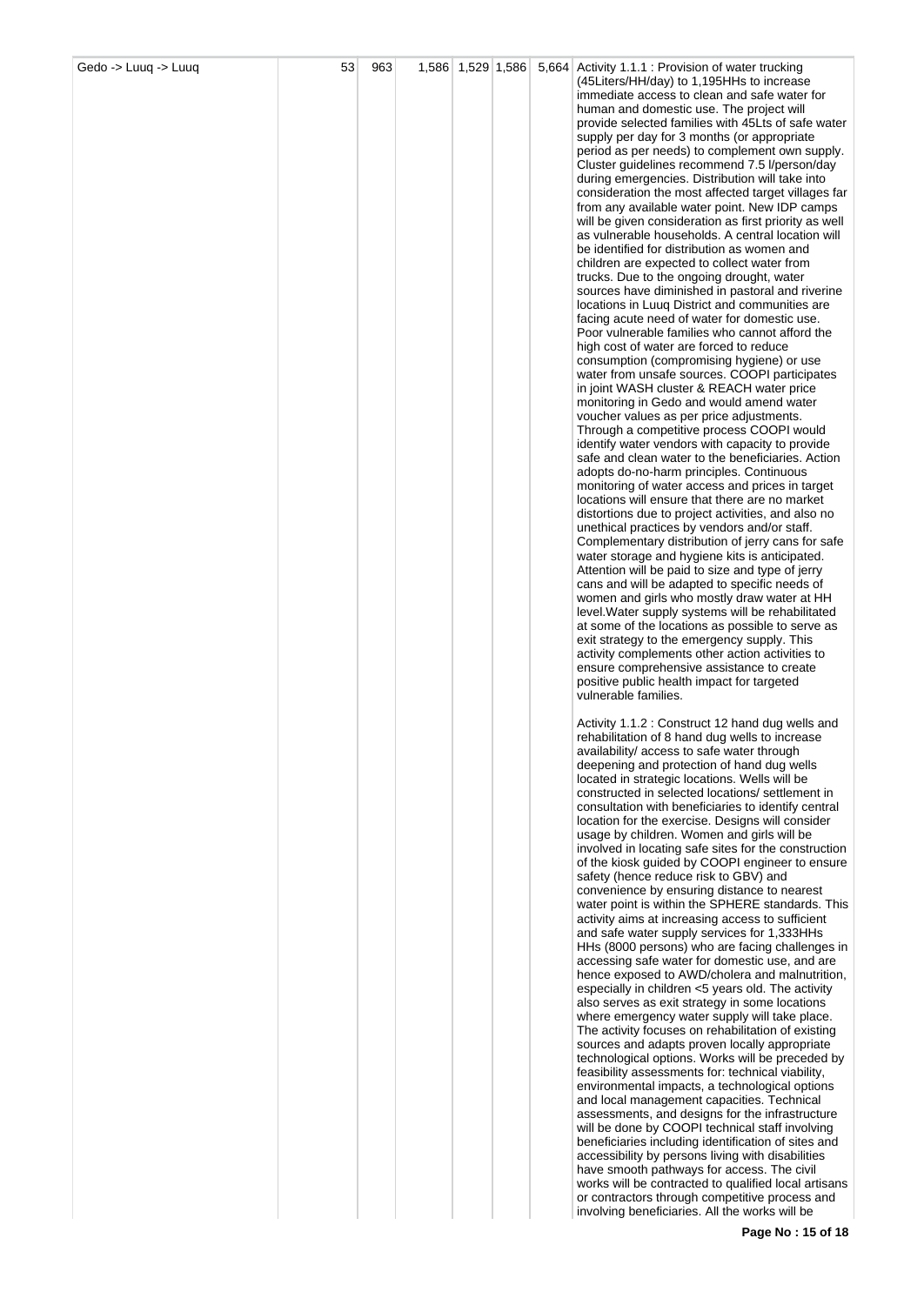|                           |   |     |     |     |     | supervised by technical staff and all HDWs<br>installed with hand pumps for protection. To<br>enhance sustainability of the water facilities,<br>water user committees and hand pump<br>caretakers will receive on the job operations &<br>maintenance training. The action will promote<br>private sector participation in operation of water<br>systems where feasible to promote sustainability.<br>Works will be certified on completion before<br>formal hand-over to the community. Relevant<br>information on works will be provided to SWALIM<br>and the cluster (through the 4W matrix).<br>Activity 2.1.1 : Conduct comprehensive Hygiene<br>promotion and mobilization on AWD/Cholera<br>prevention measures to 11,124 persons<br>AWD/Cholera risk men, women, boys and girls<br>through house to house, schools, health and<br>nutrition centers' visits using trained CHPs and<br>approved MoH FGS IEC materials. Each of the<br>21 CHPs will reach 500 persons for every month<br>by visiting house-to-house, schools, health<br>centers, feeding and nutrition centers and<br>community gatherings. The HP will supervise,<br>evaluate and give consultations and guidance to<br>the CMs in accordance to WASH cluster<br>guideline and promotion of hand washing with<br>soaps. KAP survey will be done at the inception<br>and the completion of the project to evaluate the<br>effectiveness of the HP intervention.<br>Activity 2.1.2 : With consultation of the IDP<br>committees, identify the most vulnerable IDP<br>households and Support to promote HHWT, safe<br>water collection and storage to AWD risk men,<br>women, boys and girls through distribution of<br>1000 Hygiene kits to 1000 HHs; each Hygiene kit<br>contains (200 aqua tabs, 1 Jerry can (20L), 1<br>bucket, 3 bars of soap). The action will include<br>support the household the use of the agua tabs<br>and encourage the private companies/chemists<br>to bring the market aqua tabs and other water<br>treatment chemicals. To complement hygiene<br>promotion by CHPs and inspire behaviour<br>change, hygiene items will be distributed to the<br>most vulnerable HHs affected or at risk of AWD<br>(female/child headed households, pregnant and<br>lactating mothers, households with malnutrition<br>child or with cases of AWD). The hygiene items<br>will be provided as per cluster guidelines, and will<br>contain; jerry cans and buckets for safe collection<br>and storage of drinking water; aquatabs for<br>household water treatment, and soap to promote<br>hand washing during critical moments.<br>Distribution of the hygiene items will be planned<br>based on AWD seasonality calendar to prevent<br>outbreak. In the event of AWD/Cholera outbreak,<br>project team will access prepositioned supplies<br>from Regional Supply hub in Baidoa and shall<br>coordinate with other WASH partners to ensure<br>effective response. |
|---------------------------|---|-----|-----|-----|-----|-------------------------------------------------------------------------------------------------------------------------------------------------------------------------------------------------------------------------------------------------------------------------------------------------------------------------------------------------------------------------------------------------------------------------------------------------------------------------------------------------------------------------------------------------------------------------------------------------------------------------------------------------------------------------------------------------------------------------------------------------------------------------------------------------------------------------------------------------------------------------------------------------------------------------------------------------------------------------------------------------------------------------------------------------------------------------------------------------------------------------------------------------------------------------------------------------------------------------------------------------------------------------------------------------------------------------------------------------------------------------------------------------------------------------------------------------------------------------------------------------------------------------------------------------------------------------------------------------------------------------------------------------------------------------------------------------------------------------------------------------------------------------------------------------------------------------------------------------------------------------------------------------------------------------------------------------------------------------------------------------------------------------------------------------------------------------------------------------------------------------------------------------------------------------------------------------------------------------------------------------------------------------------------------------------------------------------------------------------------------------------------------------------------------------------------------------------------------------------------------------------------------------------------------------------------------------------------------------------------------------------------------------------------------------------------------------------------------------------------------------------------------------------------------------------------------------------------------------------------------------------------------------------------------------------------------------------|
| Gedo -> Luuq -> Shadiiley | 7 | 112 | 185 | 178 | 185 | 660 Activity 1.1.1 : Provision of water trucking<br>(45Liters/HH/day) to 1,195HHs to increase<br>immediate access to clean and safe water for<br>human and domestic use. The project will<br>provide selected families with 45Lts of safe water<br>supply per day for 3 months (or appropriate<br>period as per needs) to complement own supply.<br>Cluster guidelines recommend 7.5 l/person/day<br>during emergencies. Distribution will take into<br>consideration the most affected target villages far<br>from any available water point. New IDP camps<br>will be given consideration as first priority as well<br>as vulnerable households. A central location will<br>be identified for distribution as women and<br>children are expected to collect water from<br>trucks. Due to the ongoing drought, water<br>sources have diminished in pastoral and riverine<br>locations in Luuq District and communities are<br>facing acute need of water for domestic use.<br>Poor vulnerable families who cannot afford the<br>high cost of water are forced to reduce<br>consumption (compromising hygiene) or use<br>water from unsafe sources. COOPI participates                                                                                                                                                                                                                                                                                                                                                                                                                                                                                                                                                                                                                                                                                                                                                                                                                                                                                                                                                                                                                                                                                                                                                                                                                                                                                                                                                                                                                                                                                                                                                                                                                                                                                                                                                                                |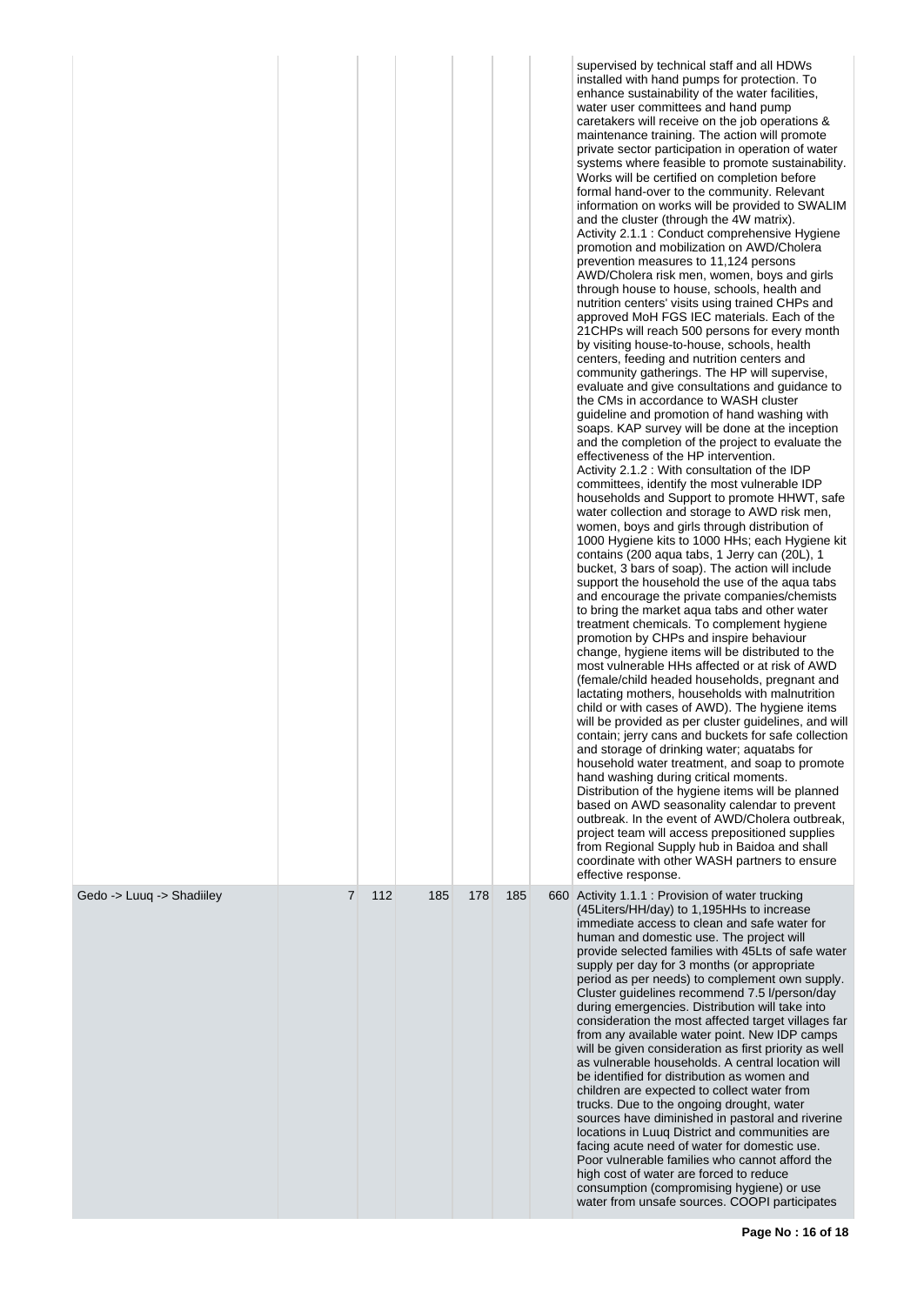in joint WASH cluster & REACH water price monitoring in Gedo and would amend water voucher values as per price adjustments. Through a competitive process COOPI would identify water vendors with capacity to provide safe and clean water to the beneficiaries. Action adopts do-no-harm principles. Continuous monitoring of water access and prices in target locations will ensure that there are no market distortions due to project activities, and also no unethical practices by vendors and/or staff. Complementary distribution of jerry cans for safe water storage and hygiene kits is anticipated. Attention will be paid to size and type of jerry cans and will be adapted to specific needs of women and girls who mostly draw water at HH level.Water supply systems will be rehabilitated at some of the locations as possible to serve as exit strategy to the emergency supply. This activity complements other action activities to ensure comprehensive assistance to create positive public health impact for targeted vulnerable families.

Activity 2.1.1 : Conduct comprehensive Hygiene promotion and mobilization on AWD/Cholera prevention measures to 11,124 persons AWD/Cholera risk men, women, boys and girls through house to house, schools, health and nutrition centers' visits using trained CHPs and approved MoH FGS IEC materials. Each of the 21CHPs will reach 500 persons for every month by visiting house-to-house, schools, health centers, feeding and nutrition centers and community gatherings. The HP will supervise, evaluate and give consultations and guidance to the CMs in accordance to WASH cluster guideline and promotion of hand washing with soaps. KAP survey will be done at the inception and the completion of the project to evaluate the effectiveness of the HP intervention. Activity 2.1.2 : With consultation of the IDP committees, identify the most vulnerable IDP households and Support to promote HHWT, safe water collection and storage to AWD risk men, women, boys and girls through distribution of 1000 Hygiene kits to 1000 HHs; each Hygiene kit contains (200 aqua tabs, 1 Jerry can (20L), 1 bucket, 3 bars of soap). The action will include support the household the use of the aqua tabs and encourage the private companies/chemists to bring the market aqua tabs and other water treatment chemicals. To complement hygiene promotion by CHPs and inspire behaviour change, hygiene items will be distributed to the most vulnerable HHs affected or at risk of AWD (female/child headed households, pregnant and lactating mothers, households with malnutrition child or with cases of AWD). The hygiene items will be provided as per cluster guidelines, and will contain; jerry cans and buckets for safe collection and storage of drinking water; aquatabs for household water treatment, and soap to promote hand washing during critical moments. Distribution of the hygiene items will be planned based on AWD seasonality calendar to prevent outbreak. In the event of AWD/Cholera outbreak, project team will access prepositioned supplies from Regional Supply hub in Baidoa and shall coordinate with other WASH partners to ensure effective response.

#### **Documents**

| <b>Category Name</b>                | Document Description                                     |
|-------------------------------------|----------------------------------------------------------|
| <b>Project Supporting Documents</b> | Copy of COOPI SHF WASH Villages LUUQ 2017_1_30 final.xls |
| <b>Project Supporting Documents</b> | COOPI SHF WASH Villages LUUQ 22_2_17 Final.xls           |
| <b>Budget Documents</b>             | Budget-COOPI SHF WASH Luuq 30_1_17 Final.xlsx            |